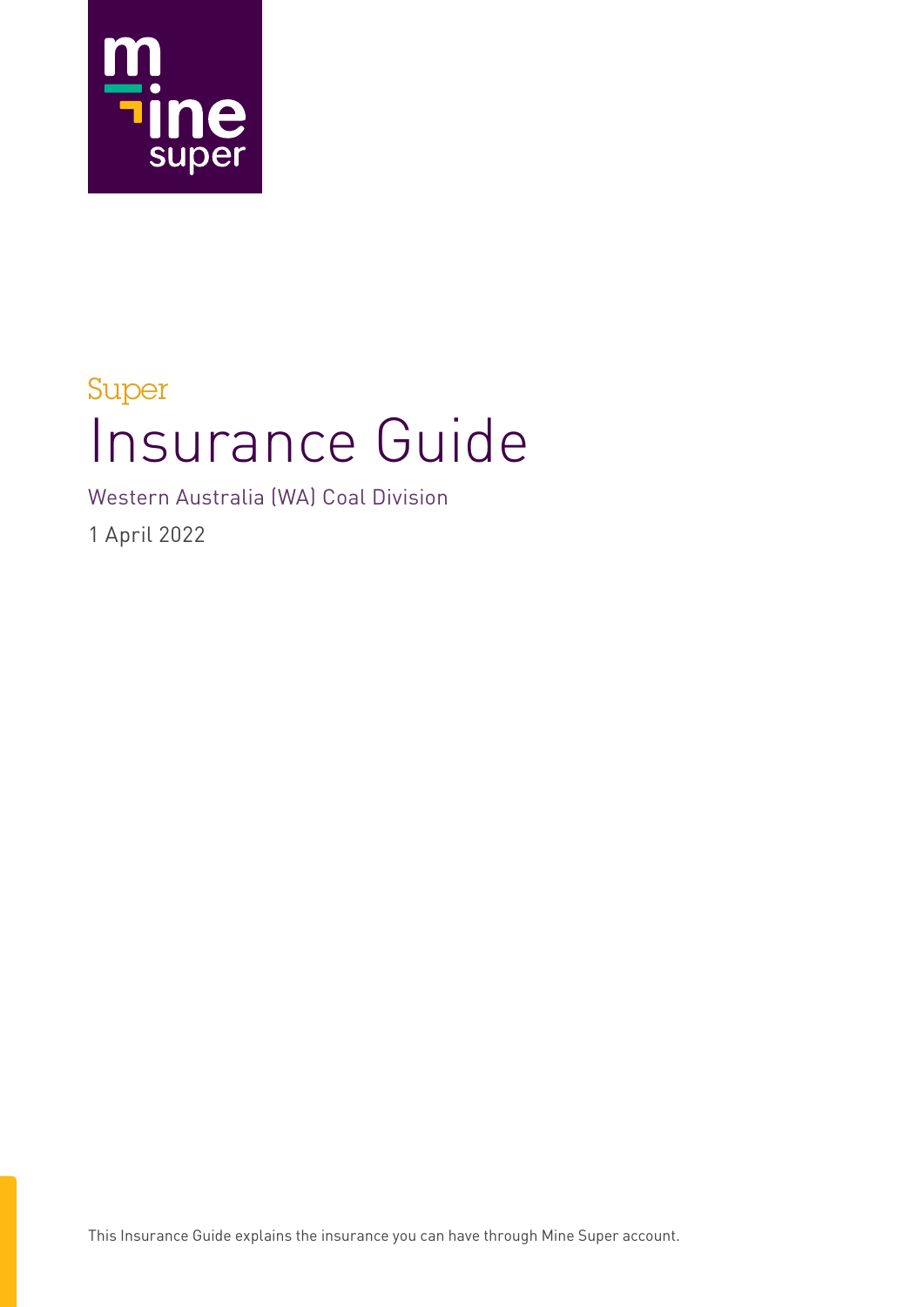The information in this document forms part of the Product Disclosure Statement (PDS) for the Mine Superannuation Fund. You should read the PDS and this Insurance Guide before deciding if this insurance is appropriate. You can find these documents at mine.com.au/super-pds Insurance offered through Mine Super is provided by TAL Life Limited ABN 70 050 109 450, AFS licence 237848 (TAL or Insurer).

While the PDS sets out general information about insurance, the Mine Superannuation Fund's (Fund) Trust Deed and the insurance policy documents set out the full terms on which insurance is offered and, to the extent that there's any inconsistency, override the PDS. To read the Fund's Trust Deed and our insurance policy documents, call 13 64 63, email help@mine.com.au or visit our office during business hours.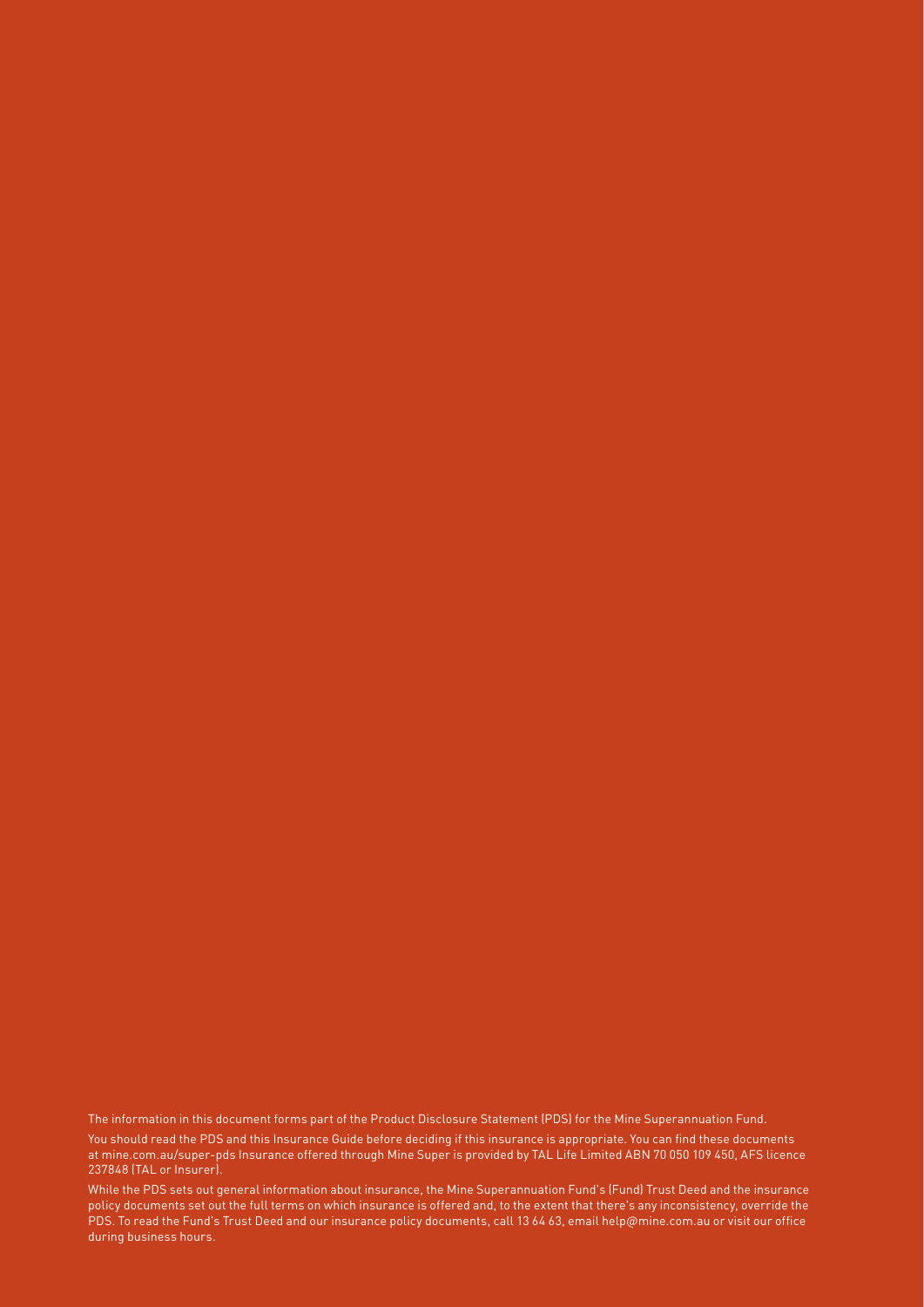# This Insurance Guide explains the insurance you can have through your Mine Super account.

## **Contents**

| <b>Part A</b> - Your death and disablement benefits if you |  |
|------------------------------------------------------------|--|
| <b>Part B</b> – The insurance you can hold through your    |  |
|                                                            |  |
|                                                            |  |
|                                                            |  |
|                                                            |  |
|                                                            |  |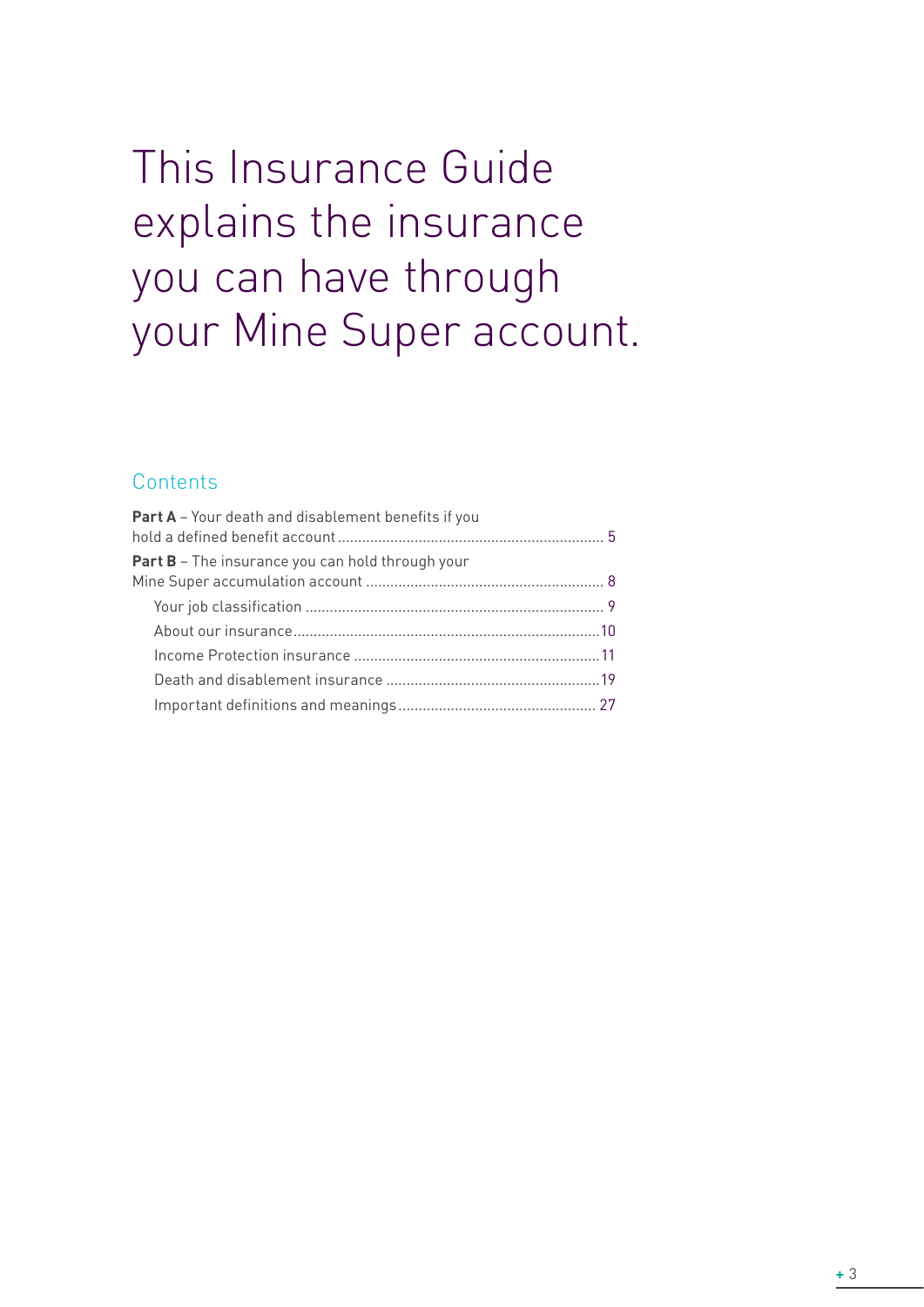## Insurance guide

This Insurance Guide explains the insurance you can take out through your Mine Super account. We've split this Insurance Guide into two parts:

**Part A** – which explains the death and disablement benefits available if you hold a defined benefit account.

**Part B** – which explains the insurance benefits available if you hold an accumulation account.

You should read the WA Coal Division Product Disclosure Statement (PDS) and this Insurance Guide before deciding if this insurance is appropriate. You can find the PDS on our website mine.com.au/super-pds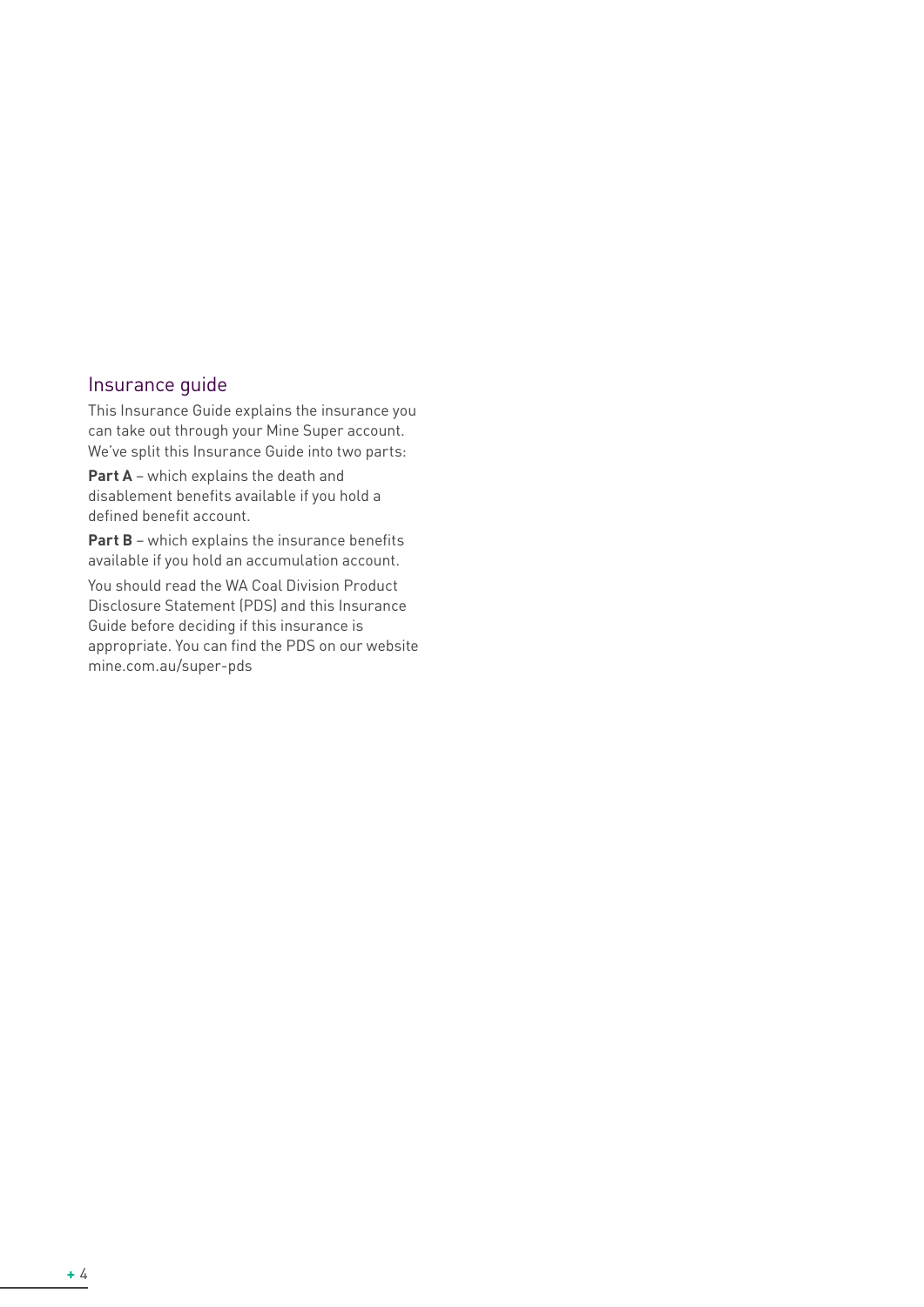# Part A – Your death and disablement benefits if you hold a defined benefit account

These benefits aren't traditional insurance but are benefits you're entitled to under WA law. To fund these benefits, we take out death and total and permanent disablement insurance. When making a claim you'll need to complete forms and provide information to us and our insurer.

## Who's eligible for these benefits?

#### Death and total and permanent disablement (TPD) benefits

If your employer is contributing super to your defined benefit account, you're entitled to receive a death and TPD benefit if you die or become disabled. If death or disablement occurs at:

- **+ Under age 60** the benefit payable is the sum of:
	- a) the Accrued Defined Benefit which is 12% x Benchmark Amount at date of death or disablement x years in the WA Coal Division of the Fund; and
	- b) an additional amount based on potential service to the age of 60: 12% x Benchmark Amount at date of death or disablement x years of potential service from the date of death or total and permanent disablement to the age of 60.

#### **To illustrate:**

John starts employment with a WA employer at the age of 20. At the age of 35, after 15 years of service, John sustains an injury and claims a TPD benefit.

John's TPD benefit is the sum of:

- (a) 12% x Benchmark Amount at date of disablement x 15, and
- (b) 12% x Benchmark Amount at date of disablement x 25 (being the years of potential service from the date of disablement to the age of 60).
- **+ 60 or over**  the benefit paid will be your Retirement Benefit.

**Benchmark Amount** – You can find the current Benchmark Amount in the WA Coal PDS at mine.com.au/super-pds. This amount usually rises in line with Average Weekly Ordinary Time Earnings.

#### Partial or temporary disablement benefit

If you become partially and permanently disabled and are forced to leave your coal mining job, you might be entitled to receive a benefit.

The rules around eligibility and how we're required to pay you are complicated and depend on your individual circumstances. If you think you might be eligible please contact us on 13 64 63.

If you're eligible, the total benefit you're able to claim if you're partially and permanently disabled is your Retirement Benefit as at the date you were disabled. You might also meet this definition if you're temporarily disabled. Please contact us for further information if you become temporarily disabled.

## What happens if I stop working for my WA coal industry employer?

If you become a Retained member your death and disablement benefit is equal to the Accrued Defined Benefit calculated under point (a) to the left. The additional amount under point (b) is only available whilst you are in service with a WA coal industry employer and if you stop working for one, you will no longer be entitled to the additional amount.

## Do these death and disablement benefits cost me anything?

No. The cost of insurance we take out to fund these benefits is built into the employer's contribution rate.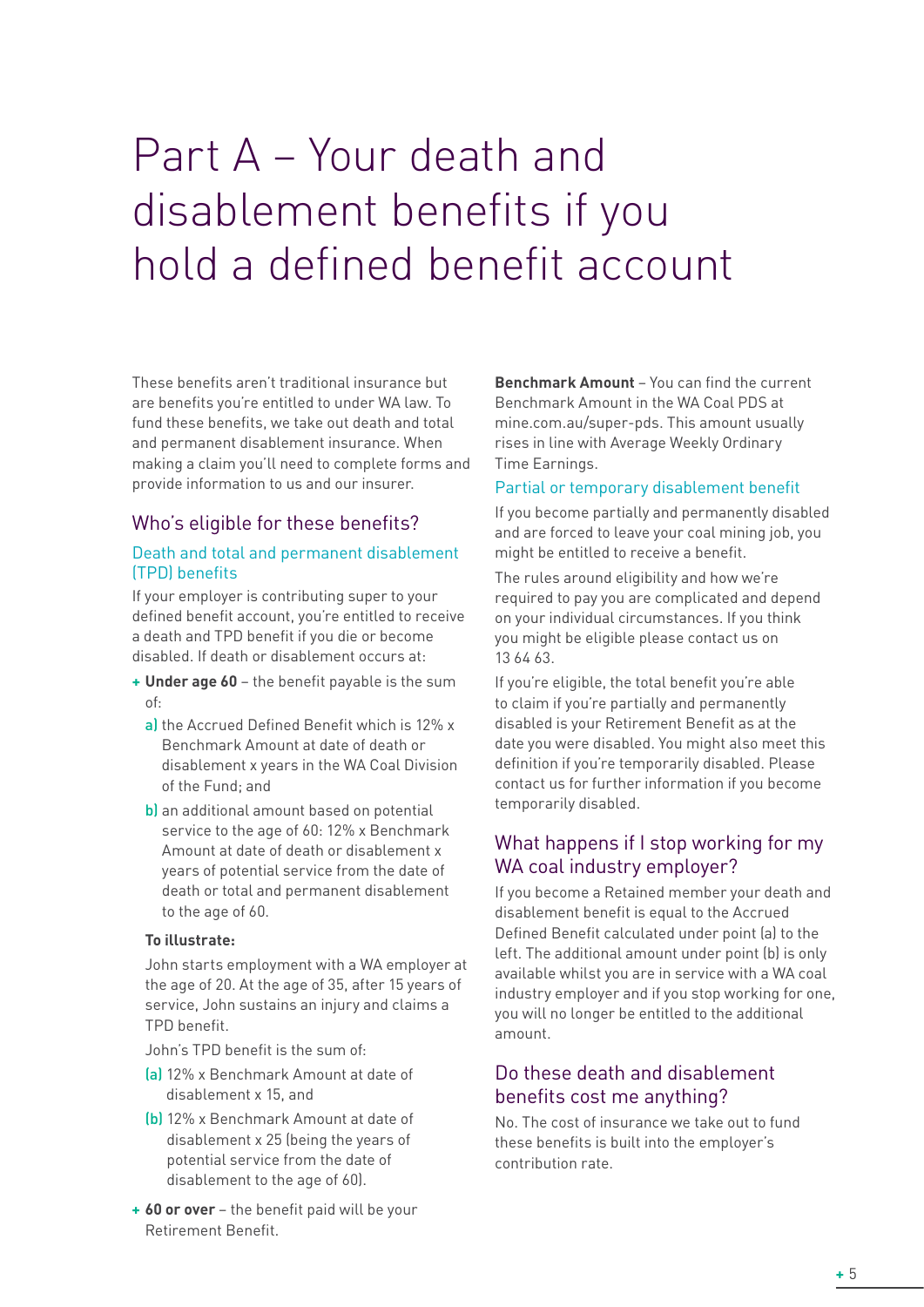## What conditions do I need to meet to be paid a TPD benefit?

If you're under 60, to be eligible for a TPD benefit you need to meet the definition of 'Totally and Permanently Disabled' under the insurance policy we've taken out to fund these benefits. As at the date of this guide, the definition is as follows:

#### **Total and Permanent Disablement/ Totally and Permanently Disabled/** *TPD*

means, an *insured member* who, solely because of an *Illness* or *Injury*:

- **1)** is under the regular care of and following the advice of a *medical practitioner*; and
- **2)** has:
	- a) suffered a *specific illness*; or
	- b) been continuously unable to return to *gainful employment* from the *date of disablement* for a period of at least 90 consecutive days; and
- **3)** in *the Insurer's* opinion, is unlikely to ever again engage in any *gainful employment* for which they are reasonably suited by their education, training or experience taking account of, at the date *the Insurer* form *their* opinion:
	- a) any retraining, re-skilling, *gainful employment* or voluntary work that has been undertaken or that could reasonably be expected to be undertaken within a reasonable period by the *insured member*; and
	- b) any rehabilitation that has been undertaken or could reasonably be expected to be undertaken within a reasonable period by the *insured member*.

In forming *the Insurer's* opinion in relation to the above, including whether an *insured member* may likely be able to engage in any *gainful employment* for which they are reasonably suited by education, training or experience, *the Insurer* will have regard to all evidence available to *them* including but not limited to:

- a) medical evidence (including the medical evidence provided by the *Insured Member's Medical Practitioners*), the advice of a *specialist medical practitioner* approved by *the Insurer*, the advice of other experts (medical or otherwise) and any other information that *the Insurer* consider to be appropriate and relevant at the date *the Insurer* from *their* opinion;
- b) whether the *insured member* has exhausted all reasonable and appropriate treatment options by the date *the Insurer* form *their* opinion;.
- c) any retraining, re-skilling, gainful employment or voluntary work that has been undertaken by the date *the Insurer* form *their* opinion, or that could reasonably be expected to be undertaken by the *insured member* within a reasonable period following the date *the Insurer* form *their* opinion; and
- d) any rehabilitation that has been undertaken by the date *the Insurer* form *their* opinion or could reasonably be expected to be undertaken by the *insured member* within a reasonable period following the date *the Insurer* form *their* opinion.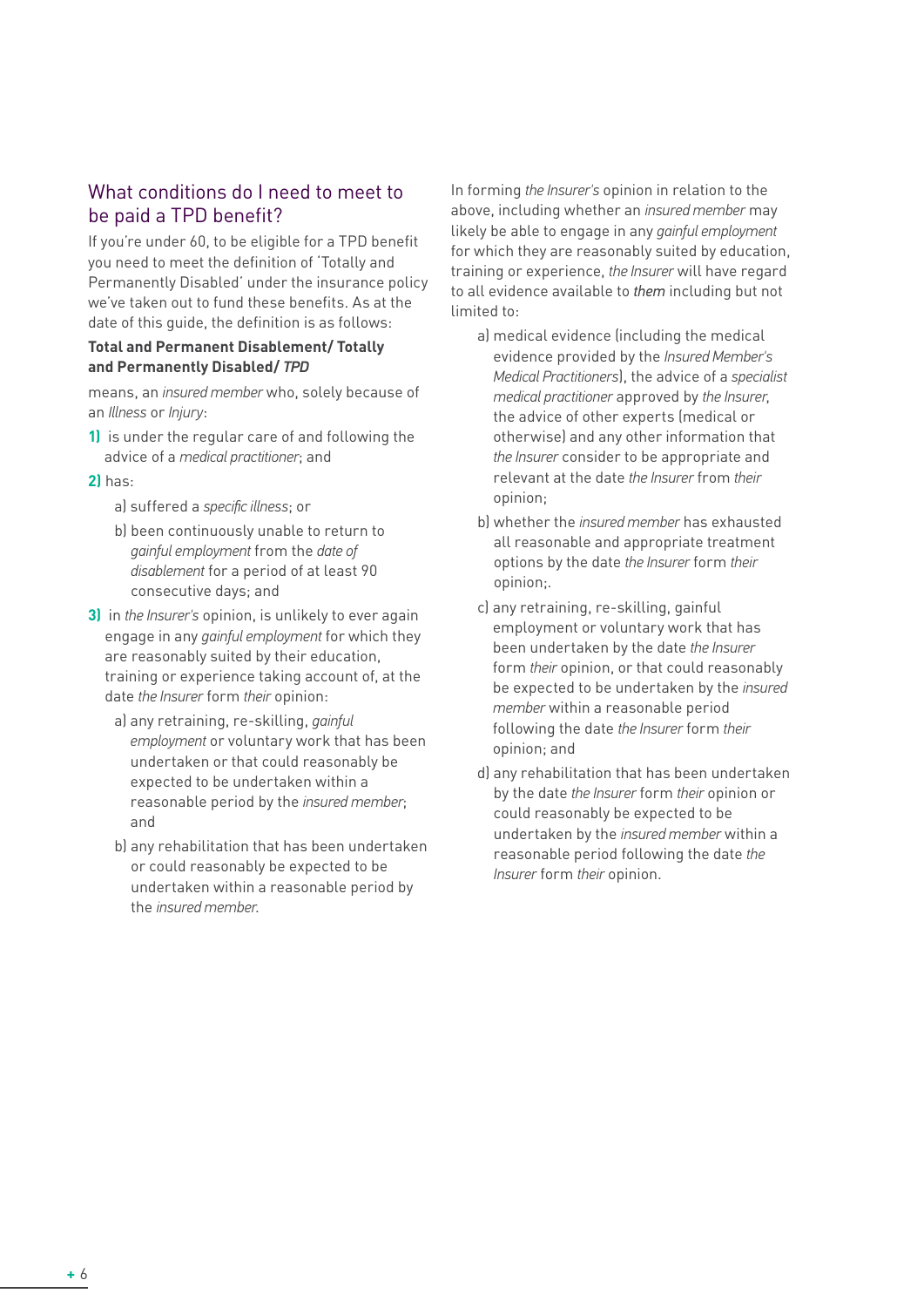## How will your benefit be paid?

#### If you die

Your benefit will be part of your super account and normal super rules will apply. It will not form part of your estate.

You can choose the people you want to receive your death benefit if you die by completing a **Nominate your beneficiaries** form. There are special rules around who you can choose, whether we'll be bound to follow your choice and how we pay your benefit out.

 $\bigwedge$  To choose who you want your benefit paid to if you die, you'll need to complete a **Nominate your beneficiaries** form at mine.com.au/insurance-forms. For more information read our **Nominating beneficiaries**  factsheet at mine.com.au/super-factsheets

#### If you're disabled

Your benefit will be credited to your Mine Super account. To take this money out of your account, you'll need to meet one of the government's conditions for withdrawing money from super.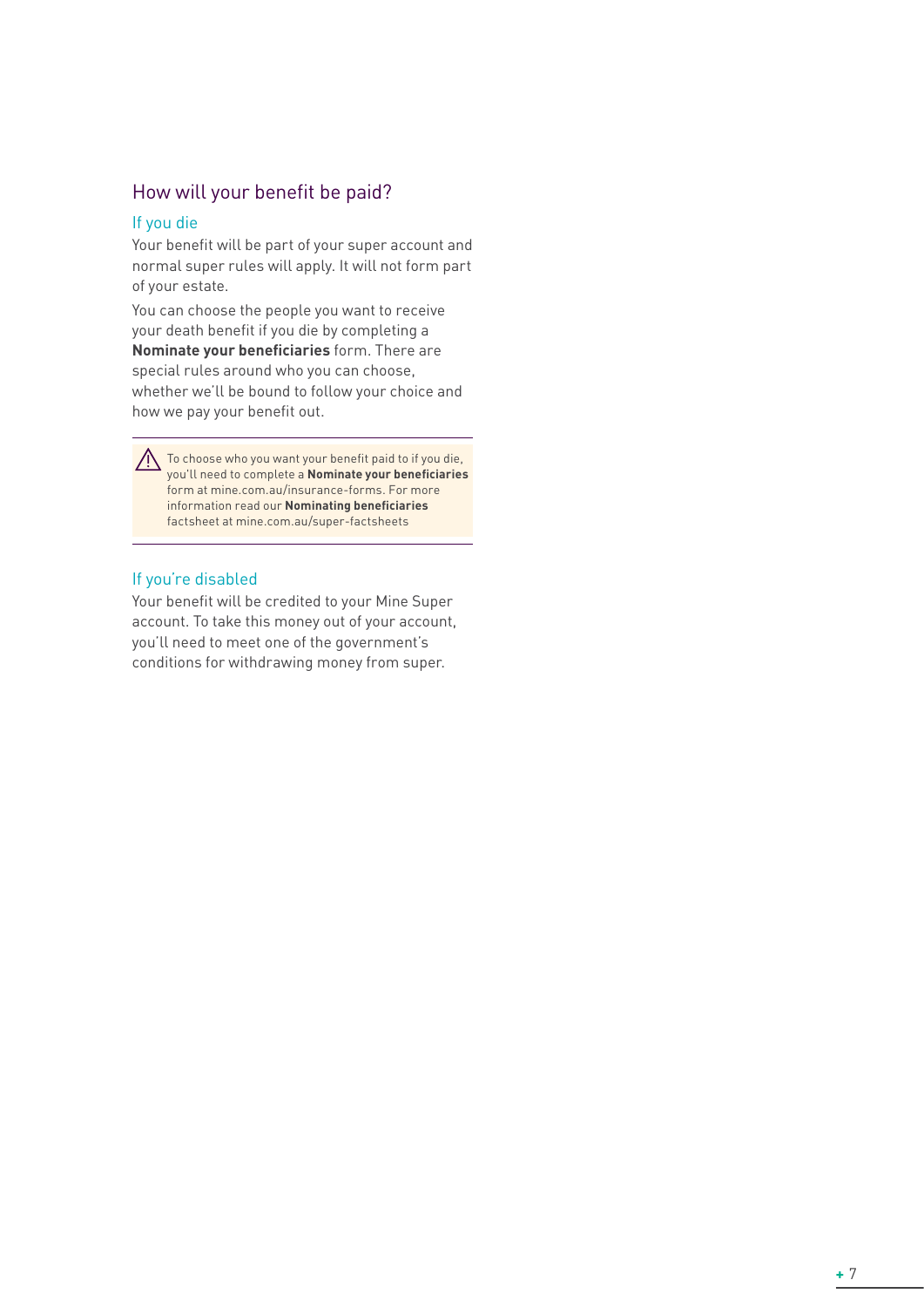# Part B – The insurance you can hold through your Mine Super accumulation account

## Why it's good to insure through a Mine Super accumulation account

- **+ Affordability**  We can negotiate competitively priced premiums with our insurer because of the large group of members covered.
- **+ Hassle free payments**  Your insurance is easier to manage as the premiums are automatically deducted from your super account, so you don't need to worry about budgeting or making payments.
- **+ Automatic insurance cover** if you're eligible, Death and Terminal Illness (DTI) and Total and Permanent Disablement (TPD) insurance without having to provide medical and financial information.

Although there are advantages of insuring through your super, it might not be the best solution for everyone, particularly if you have an existing illness or injury and other insurance. You should talk to your financial adviser to see what's best for your situation.

## Types of insurance you can have through your Mine Super accumulation account

We offer two types of insurance:

- **+** DTI and TPD insurance.
- **+** Income protection insurance.

## How you pay for insurance

There's a cost for having insurance through your accumulation account. We deduct premiums from your account monthly in arrears which covers you for that month.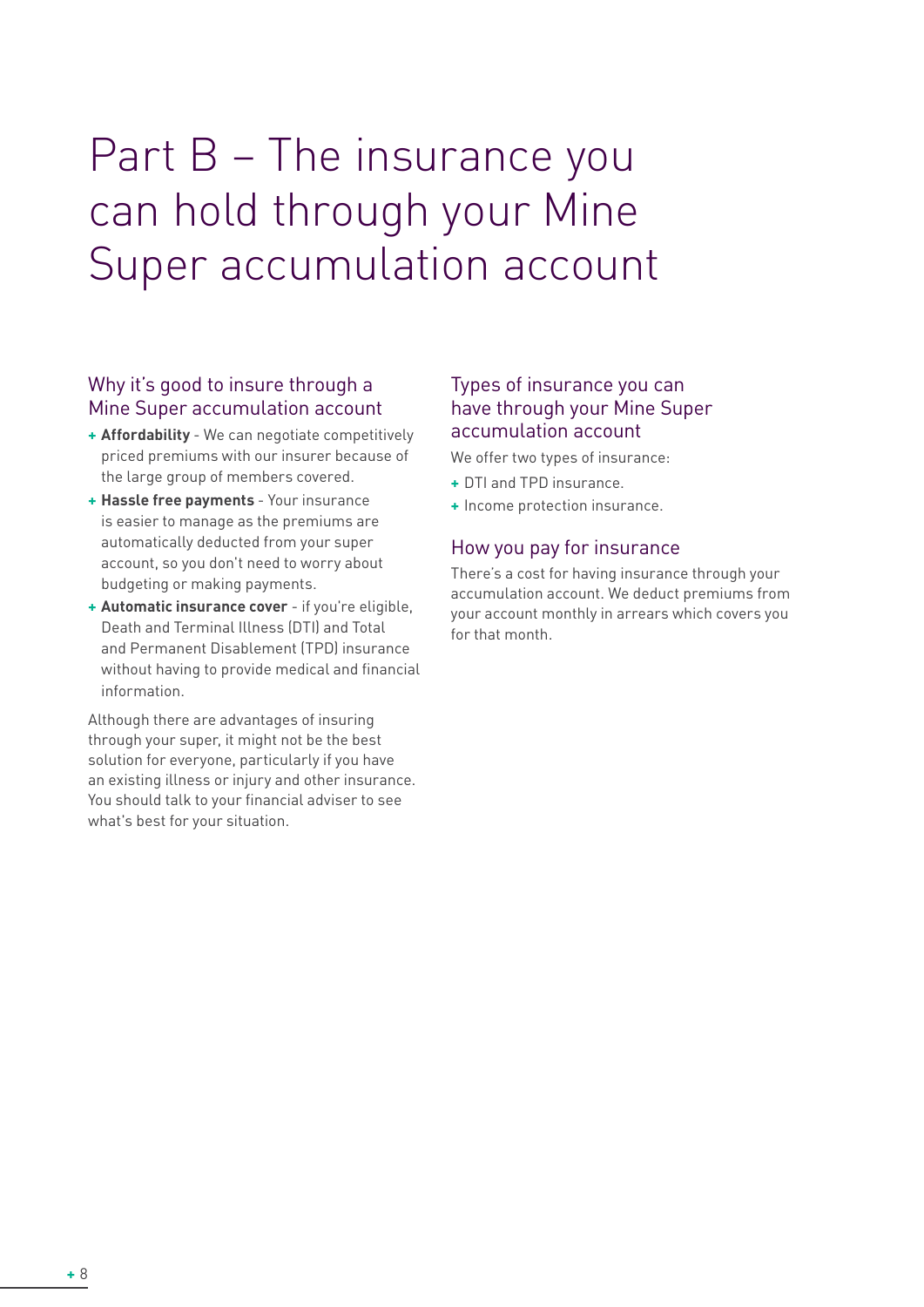## Your job classification

The cost of your insurance depends on the type of insurance you have and your circumstances, including the amount of your cover, your salary, your age, your gender, if you smoke and the job classification you have. There are five job classifications.

We won't give you a job classification until you tell us one and your job classification will show as 'undeclared'. It's important you tell us your job classification as soon as possible as it affects how much you pay for your insurance. If you don't tell us, you could pay more for your insurance than you have to.

The job classifications are the same for both DTI and TPD insurance and Income Protection Insurance. To work out how much your insurance costs based on your job classification, go to the sections titled 'How much does Income Protection insurance cost?' on page 13, 'How much Basic Insurance Cover will I receive and how much does it cost?' on page 20 and / or 'How much does Voluntary Insurance Cover cost?' on page 23.

## Job classifications

#### Professional

You work in a predominantly office based sedentary occupation for over 80% of your total work time and earn more than \$80,000 pa, excluding employer super contributions, so long as you're not defined as 'mining'.

#### White collar

You work in a predominantly office based sedentary occupation for over 80% of your total work time and earn \$80,000 pa or less, excluding employer super contributions, so long as you're not defined as 'mining'.

For the Professional and White collar classification, it's important to select the classification that reflects your circumstances. We will record your job classification according to what you tell us.

#### Light manual

You perform light manual work for more than 20% of your total work time and spend less than 5% of your work time in an underground mine, so long as you're not defined as 'heavy manual' or 'mining'. This category includes duties such as carpenter, electrician, plumber and factory production manager.

#### Heavy manual

You perform heavy manual work or work in an **open-cut mine** for more than 20% of your total work time and spend less than 5% of your work time in an underground mine, so long as you're not defined as 'mining'. This category includes duties such as bricklayer, roof carpenter and truck, forklift or bulldozer driver.

Open cut miners are classified as Heavy Manual, not Mining.

#### **Mining**

You perform light or heavy manual work in an **underground mine** for more than 5% of your total work time or work in any other high risk occupation agreed between the insurer and Mine Super.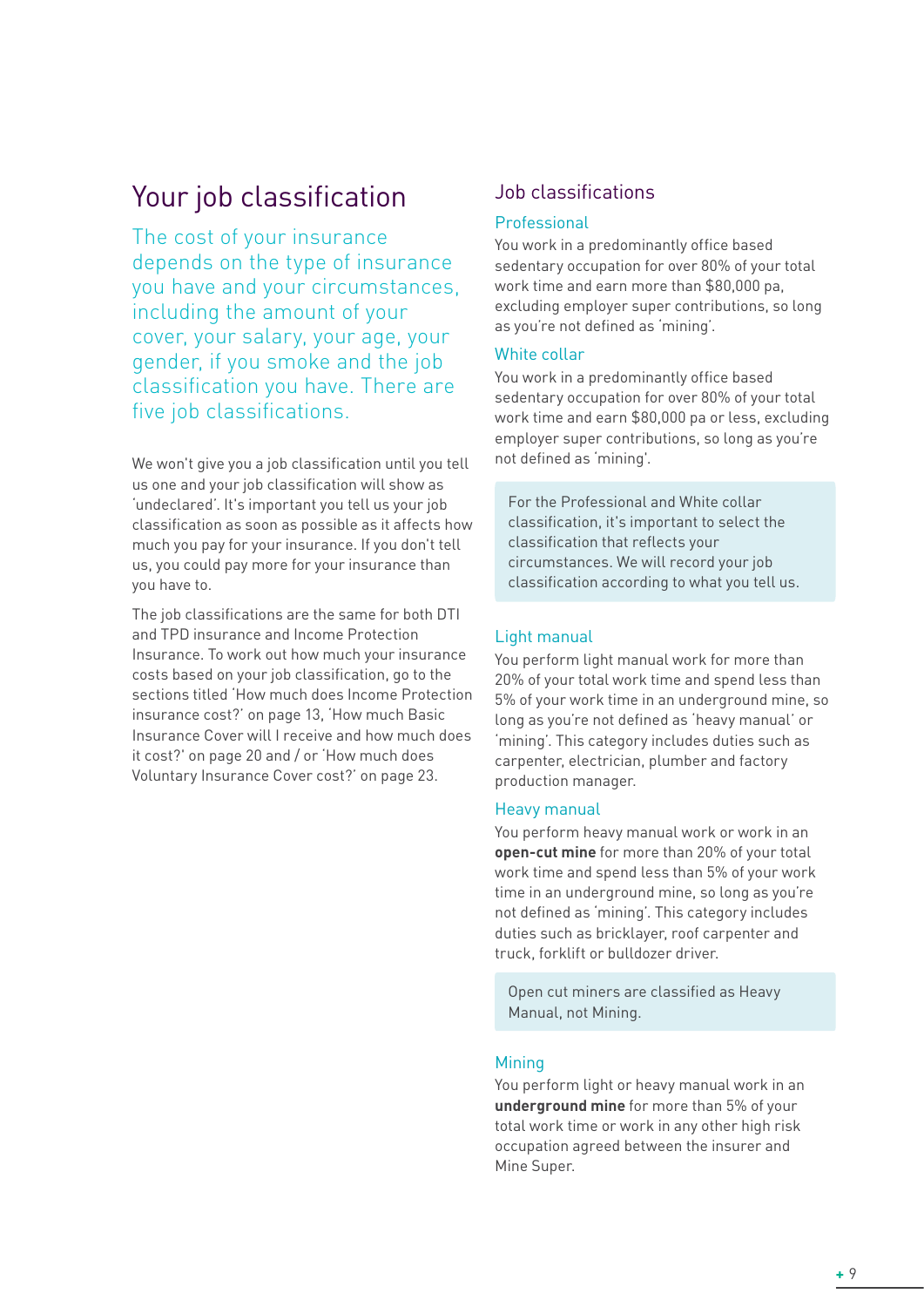## About our insurance

#### Who provides our insurance?

We've partnered with TAL Life Limited (TAL) ABN 70 050 109 450, AFS licence 237848, Australia's leading life insurance specialist, to provide you with insurances. TAL is one of Australia's largest insurers and a leading insurance provider for the super industry. They have been protecting people for over 150 years and today they insure more than 4.5 million Australians.

#### Insurance policy document

While the PDS sets out general information about insurance, the Mine Superannuation Fund's (Fund) Trust Deed and the insurance policy documents set out the full terms on which insurance is offered and, to the extent that there's any inconsistency, override the PDS. To read the Fund's Trust Deed and our insurance policy documents, call 13 64 63, email help@mine.com.au or visit our office during business hours.

#### The duty to take reasonable care

If you apply for Voluntary Insurance Cover or to change your Income Protection insurance, you will be treated as if you are applying for cover under an individual consumer insurance contract and this duty to take reasonable care will apply. The Insurer will conduct a process called underwriting. It's how it decides whether it can cover you, and if so on what terms and at what cost.

As part of underwriting, the Insurer will ask questions it needs to know the answers to. These will be about your personal circumstances, such as your health and medical history, occupation, income, lifestyle, pastimes, and current and past insurance.

The information you provide in response to those questions will be vital to the Insurer's decision. As such, when applying for life insurance you have a legal duty to take reasonable care not to make a misrepresentation to the Insurer.

A misrepresentation is a false answer, an answer that is only partially true, or an answer which does not fairly reflect the truth.

This duty also applies when extending or making changes to existing insurance, and reinstating insurance.

If you do not meet your legal duty, this can have serious impacts on your insurance. Your cover could be avoided (treated as if it never existed), or its terms may be changed. This may also result in a claim being declined or a benefit being reduced. Whether the Insurer can exercise one of these remedies depends on a number of factors, including:

- **+** whether reasonable care was taken not to make a misrepresentation. This depends on all of the relevant circumstances;
- **+** what the Insurer would have done if the duty had been met – for example, whether it would have offered cover, and if so, on what terms;
- **+** whether the misrepresentation was fraudulent; and
- **+** in some cases, how long it has been since the cover started.

Before any of these remedies are exercised, the Insurer will explain the reasons for its decision, how to respond and provide further information, and what you can do if you disagree.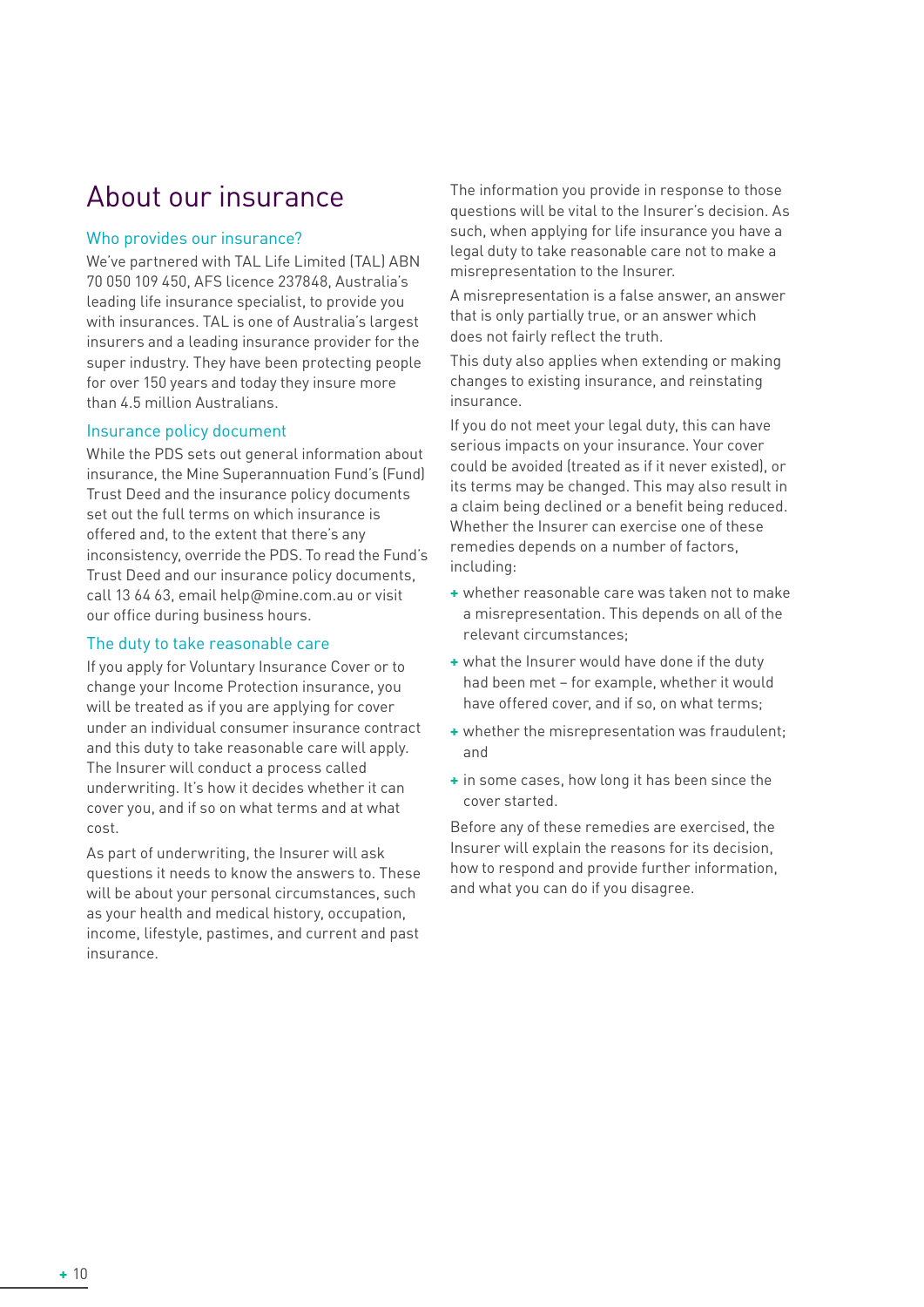## Income Protection insurance

Income Protection insurance is a temporary replacement for lost income due to illness or injury, helping protect you and your family from financial hardship while you recover.

## Who can have Income Protection insurance?

You can apply to add Income Protection (IP) insurance to your accumulation account. If your application is accepted, you won't be covered for any injuries or illnesses you have at the time this insurance is added to your account.

For cover to start, you must:

- **+** have at least \$5,000 in your account if you're not receiving employer contributions into your accumulation account; or
- **+** be in 'Active Employment' which means you're working or capable of working in your usual occupation at your usual hours without restriction on the day your insurance cover starts;
- **+** be an Australian or New Zealand citizen or an Australian Resident who's legally allowed to live and work in Australia;
- **+** be aged between 15 and 69.

To add **Income Protection insurance** to your account, fill out an **Apply for Income Protection insurance** form. Go to mine.com.au/insurance-forms

## How my IP benefit is calculated?

Once you have insurance, if you can't work because you're sick or suffer an injury, and your claim is accepted, you'll receive the **lesser of:**

**+** 84.5% of your **insured salary** at the date you became disabled. This includes a super contribution component paid to your Mine Super account (calculated using the compulsory super contribution rate current at the date of

\* The super contributions paid to your super account will count towards your before-tax contribution cap.

your disablement), with the remaining amount paid to you directly. The super contribution component can change in line with super law, or

**+** 84.5% of your **actual salary**. This includes a super contribution component paid to your Mine Super account (calculated using the compulsory super contribution rate current at the date of your disablement), with the remaining amount paid to you directly. The super contribution component can change in line with super law. Benefits will be paid to you fortnightly and super contributions paid to your account quarterly. No payment is paid for your Waiting Period. Your payments are paid in arrears and the first payment is two weeks after your waiting period ends.

If you're working but can't do all of your normal role because you're sick or suffer an injury, you're covered for the difference between what you're getting paid now and 84.5% (which includes income paid to you directly and super paid to your Mine Super account) of your average salary over the 12 months prior to you becoming disabled, or if employed for less than 12 months with an industry Employer, the average salary from the start of your employment to the date you became disabled. This is known as our 'partial disability benefit'.

If pre-approved by our insurer, they will arrange up to \$25,000 for:

- **+** modifying your home or workplace to help you return to work
- **+** vocational training, including counselling.

These payments are paid directly to the provider.

## What happens to my benefit if I'm getting other income?

If you're working in a reduced capacity, and your income is less than the income you earned before you were disabled, you might be eligible for a partial disability benefit. For more information go to the 'Important definitions and meanings' section on page 27.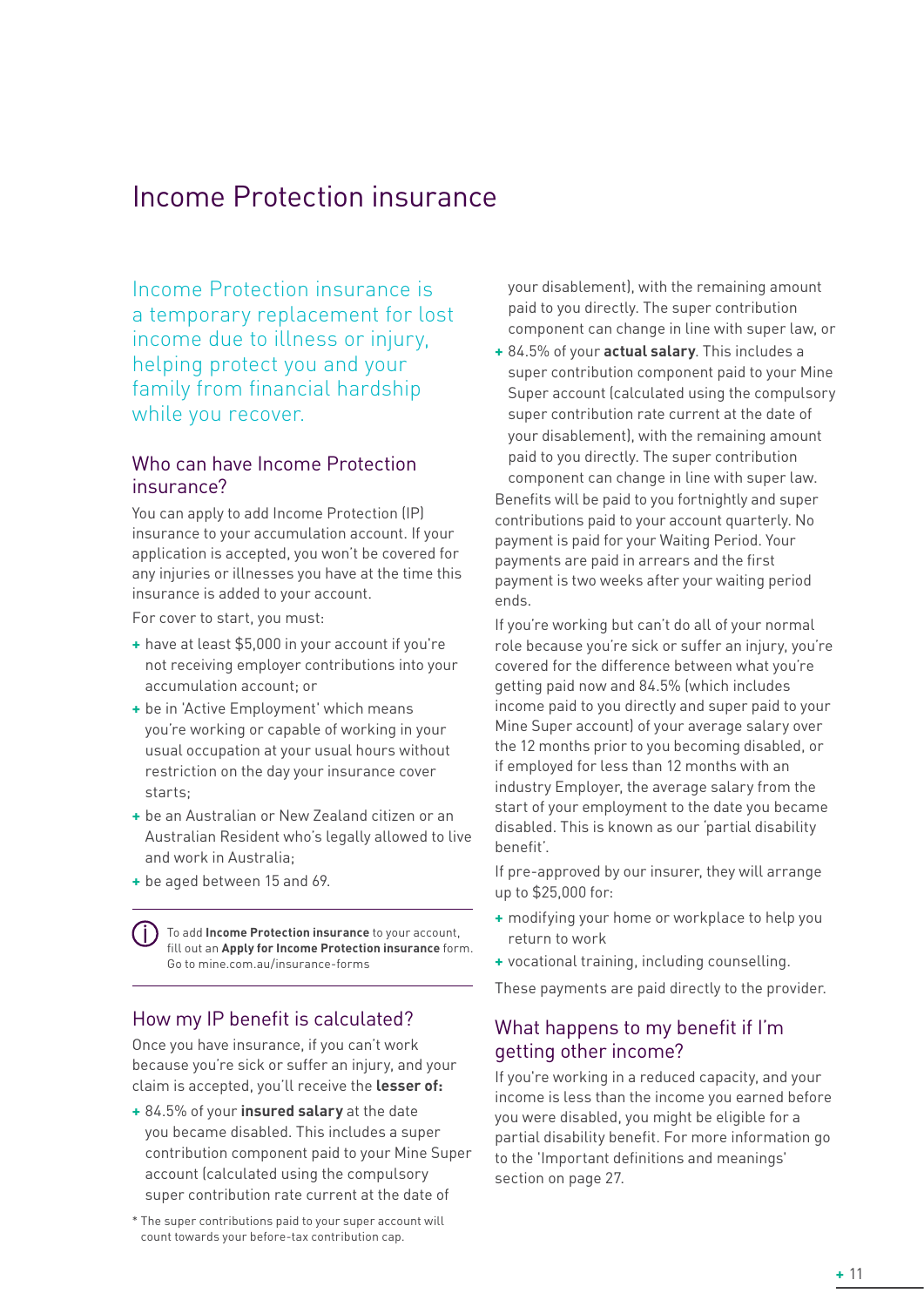## Income Protection insurance (cont.)

Any other payments received as income might reduce your benefit. This may include things like annual leave, sick leave, workers compensation payments, payments from other insurance policies or income from a job that's not your usual one. Income from Centrelink, Department of Veteran Affairs, superannuation pensions and annuities, investments, lump sum TPD and trauma insurance benefits and genuine gifts won't reduce the amount you receive.

If you're being paid a benefit and also receiving workers compensation payments, your IP benefit payment will stop when a doctor considers that you're fit to return to work. If you're appealing a Workers Compensation Authority decision, then you might be able to continue receiving benefits under this policy, subject to you agreeing to repay benefits at the conclusion of the appeal.

## How is my salary calculated for a claim?

The salary used to calculate your insurance benefit is:

**If you're employed** – the total income you earn before tax in the 12 months immediately prior to the date you became disabled. It includes incentive payments and bonuses, overtime, shift loadings and allowances, any salary package you can take as cash and nil amounts for periods of unemployment. If you started working for a participating employer of the Fund for the first time in the previous year, your salary will be based on your average salary for the time you've worked for a participating employer. Your salary doesn't include super contributions your employer pays for you.

**If you're self-employed** – your gross income from personal exertion in the 12 months immediately prior to the date you become disabled less your business expenses in earning that income.

## When can I make a claim?

Provided you have IP insurance when you become unable to work (fully or partially), you'll be entitled to make a claim unless your case falls into one of the exclusions under the section titled 'When am I not covered?' in the next column.

To make a claim, a doctor will need to certify that you're unable to work in your usual occupation at your usual hours.

Once your claim is accepted, you'll need to regularly provide medical certification (usually monthly) to confirm you're still unable to work in your usual occupation in order for your benefit payments to continue. Our insurer can request additional information from you. You'll be required to undertake the treatment program prescribed by your doctor.

You need to claim for workers compensation first if your disability is work related.

If you need to make a claim, you can lodge your claim online through your online account or you can call us on 13 64 63. It's important that if you believe you might be eligible for a benefit, you lodge your claim as soon as possible.

#### When am I not covered?

- **+** If your injury or illness arises as a consequence of invasion, war and civil war.
- **+** If your injury or illness is intentionally self-inflicted, including attempted suicide.
- **+** When your injury or illness is from a normal and uncomplicated pregnancy and childbirth.
- **+** Your injury or illness is caused by participation in a criminal act.
- **+** You're a professional sportsperson whose IP insurance started after 31 March 2017. Professional sportspeople are not eligible to hold IP insurance.

You won't be covered for any pre-existing illnesses or injuries you have at the time your cover commences.

A pre-existing illness is one you've been treated for, or advised to be treated for, in the six months prior to commencing, recommencing or increasing your cover. It will no longer be considered a pre-existing illness if:

- **+** you, with the agreement of your doctor, haven't needed to be treated or seen by your doctor for the illness for at least six months, or
- **+** you've had continuous IP insurance on your Mine Super account for two years at the time of disability and you were in 'Active Employment' doing your normal unrestricted duties for the final two months of that two year period.

A pre-existing injury is an injury which occurred prior to the start of your cover.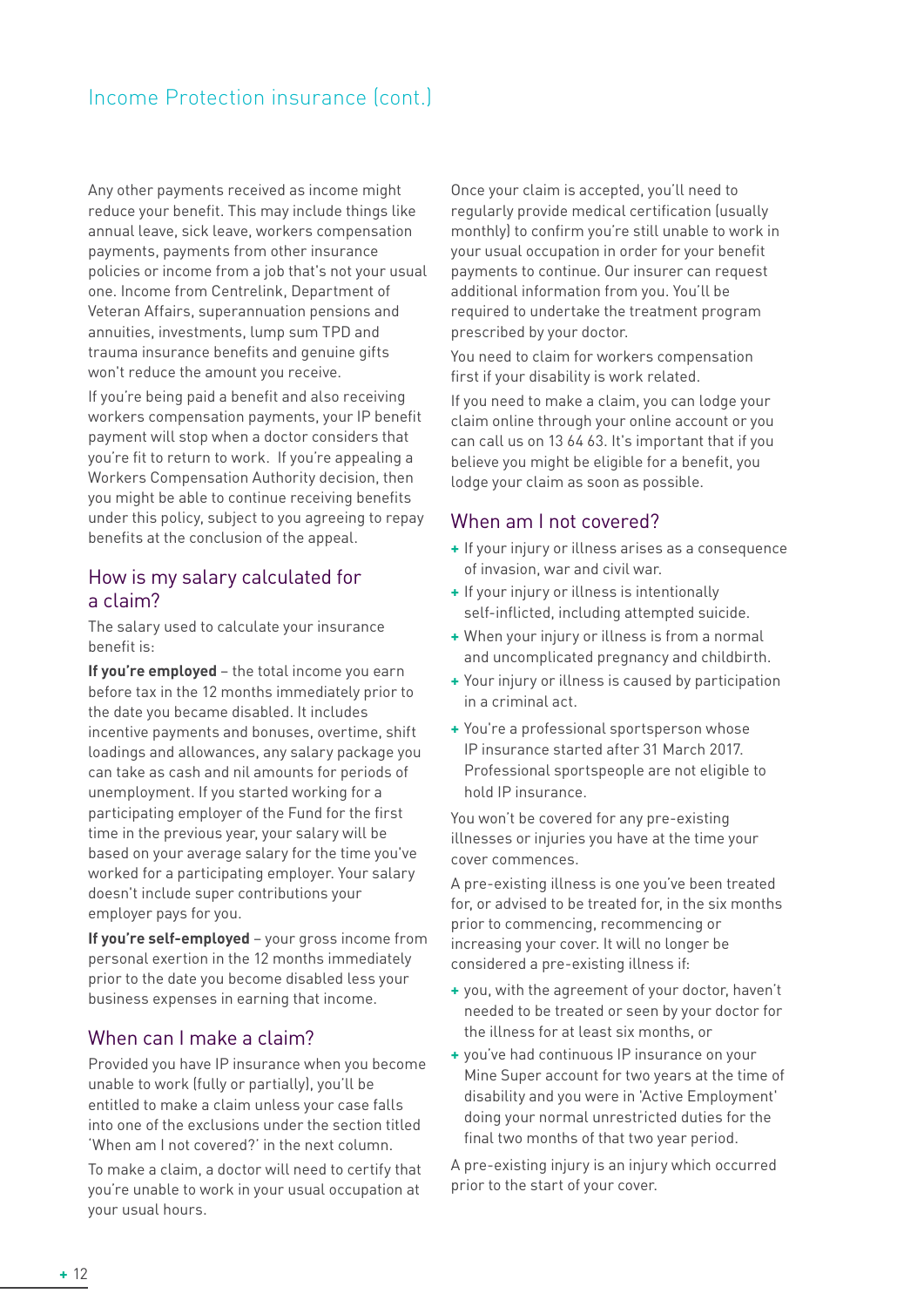## How long will I receive a benefit if I can't work?

You'll be paid a benefit until the earlier of a doctor certifying that you're fit to return to work or the maximum benefit period finishing.

If you're under age 65 the standard maximum benefit period is two years. You can increase your benefit period to five years. There's more information on this under the heading 'Can I tailor my Income Protection insurance?' on page 16.

If you're aged between 65 and 70 and you:

- **+** become sick, your benefit period will be 12 weeks or to age 70, whichever occurs first
- **+** are injured, your benefit period will be 52 weeks or to age 70, whichever occurs first. If you're already being paid a benefit at age 65, you'll receive a further 12 weeks' payments for illnesses and 52 weeks' payments for injuries, but only to a total maximum benefit period of two years, unless you chose to have a five year benefit period before you were disabled.

## What if I'm living overseas?

If you're overseas when you submit a claim, the maximum benefit period is nine months while you're overseas.

If you return to Australia benefits will continue for the rest of your benefit period or until you're able to work again.

If you make a claim our insurer, if it's reasonable, can ask you to return to Australia at your expense for assessment of your claim.

## What is the standard waiting period?

60 days. The waiting period is the length of time between when your doctor confirms you're disabled and unable to work and when you start to receive your income protection payments. You can change your waiting period. There's more on this under the heading 'Can I tailor my Income Protection insurance' on page 16.

## How much does Income Protection insurance cost?

This depends on your salary, your age, your gender and the type of job or 'job classification' you have. The five job classifications are mining, heavy manual, light manual, white collar and professional.

To work out the cost of IP insurance follow the steps below. We've also provided an example to help you.

#### 1. Check how much you're covered for based on your salary

**Andrew earned \$120,000\* in the past 12 months, excluding super, so he'll be covered for 84.5% of the before-tax salary (gross salary) he earned over the previous 12 months. This includes a super contribution paid to his Mine Super account (calculated using the compulsory super contribution rate current at the date of his disablement), with the remaining amount paid to him directly.**

Andrew's total IP benefit is \$101,400 pa. If the super contribution rate was 10.5%, he'd receive \$88,800 pa. directly (74% of \$120,000) and \$12,600 pa. (10.5% of \$120,000) in super.

| Your salary is \$<br>pa, so you'll have:                               |  |  |  |  |  |  |
|------------------------------------------------------------------------|--|--|--|--|--|--|
| $\frac{4}{5}$<br>x super contribution rate = $$$<br>pa.                |  |  |  |  |  |  |
| x (84.5% less super contribution rate) = $$$<br>\$<br>pa.              |  |  |  |  |  |  |
| $+$ \$<br>$=$ \$<br>Add together the above amounts = $$$<br>pa         |  |  |  |  |  |  |
| Your total IP insurance \$<br>pa.                                      |  |  |  |  |  |  |
| * This example assumes Andrew has notified us of his \$120,000 salary. |  |  |  |  |  |  |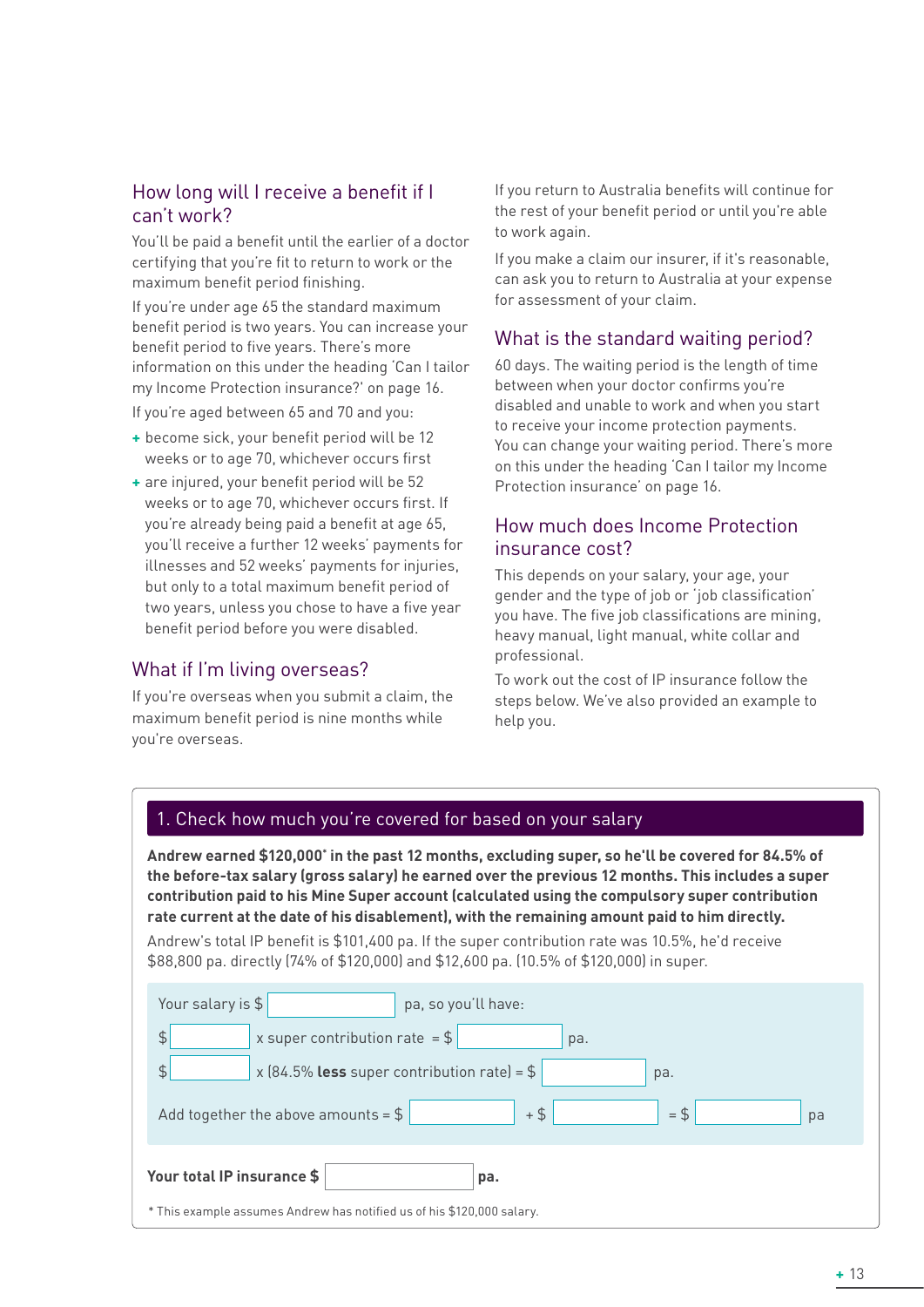## 2. Check the cost of insurance for your current age and gender

**Andrew is a 25 year old male. The table below shows that the monthly cost of Andrew's IP insurance is \$0.147 per month for \$1,000 of insurance.**

Your current age is  $\vert$  and your gender is

The table below shows the cost of your insurance is  $\frac{1}{2}$  per month for \$1,000 of cover.

#### **Monthly IP premiums per \$1,000 of cover**

| Age       | Male  | Female | Age    | Male  | Female |
|-----------|-------|--------|--------|-------|--------|
| $15 - 23$ | 0.147 | 0.196  | $47\,$ | 0.478 | 0.666  |
| $24 - 28$ | 0.147 | 0.208  | $4\,8$ | 0.511 | 0.711  |
| 29        | 0.160 | 0.233  | 49     | 0.555 | 0.784  |
| $30 - 31$ | 0.172 | 0.241  | 50     | 0.608 | 0.854  |
| 32        | 0.176 | 0.241  | 51     | 0.661 | 0.918  |
| 33        | 0.196 | 0.278  | 52     | 0.711 | 0.996  |
| 34        | 0.208 | 0.282  | 53     | 0.784 | 1.090  |
| 35        | 0.216 | 0.306  | 54     | 0.849 | 1.184  |
| 36        | 0.241 | 0.335  | 55     | 0.915 | 1.278  |
| 37        | 0.241 | 0.339  | 56     | 0.996 | 1.400  |
| 38        | 0.266 | 0.372  | 57     | 1.090 | 1.527  |
| 39        | 0.278 | 0.388  | 58     | 1.205 | 1.686  |
| $40\,$    | 0.306 | 0.429  | 59     | 1.327 | 1.854  |
| 41        | 0.323 | 0.449  | 60     | 1.466 | 2.050  |
| 42        | 0.339 | 0.478  | 61     | 1.596 | 2.238  |
| 43        | 0.367 | 0.515  | 62     | 1.657 | 2.323  |
| 44        | 0.384 | 0.527  | 63     | 1.290 | 1.809  |
| 45        | 0.404 | 0.572  | 64-69  | 0.576 | 0.808  |
| 46        | 0.441 | 0.617  | $70\,$ | n/a   | n/a    |

Under the terms of our insurance, the premiums we charge you can change in line with the terms of the policy. If the change is material, we'll let you know in writing at least 30 days before the changes take effect.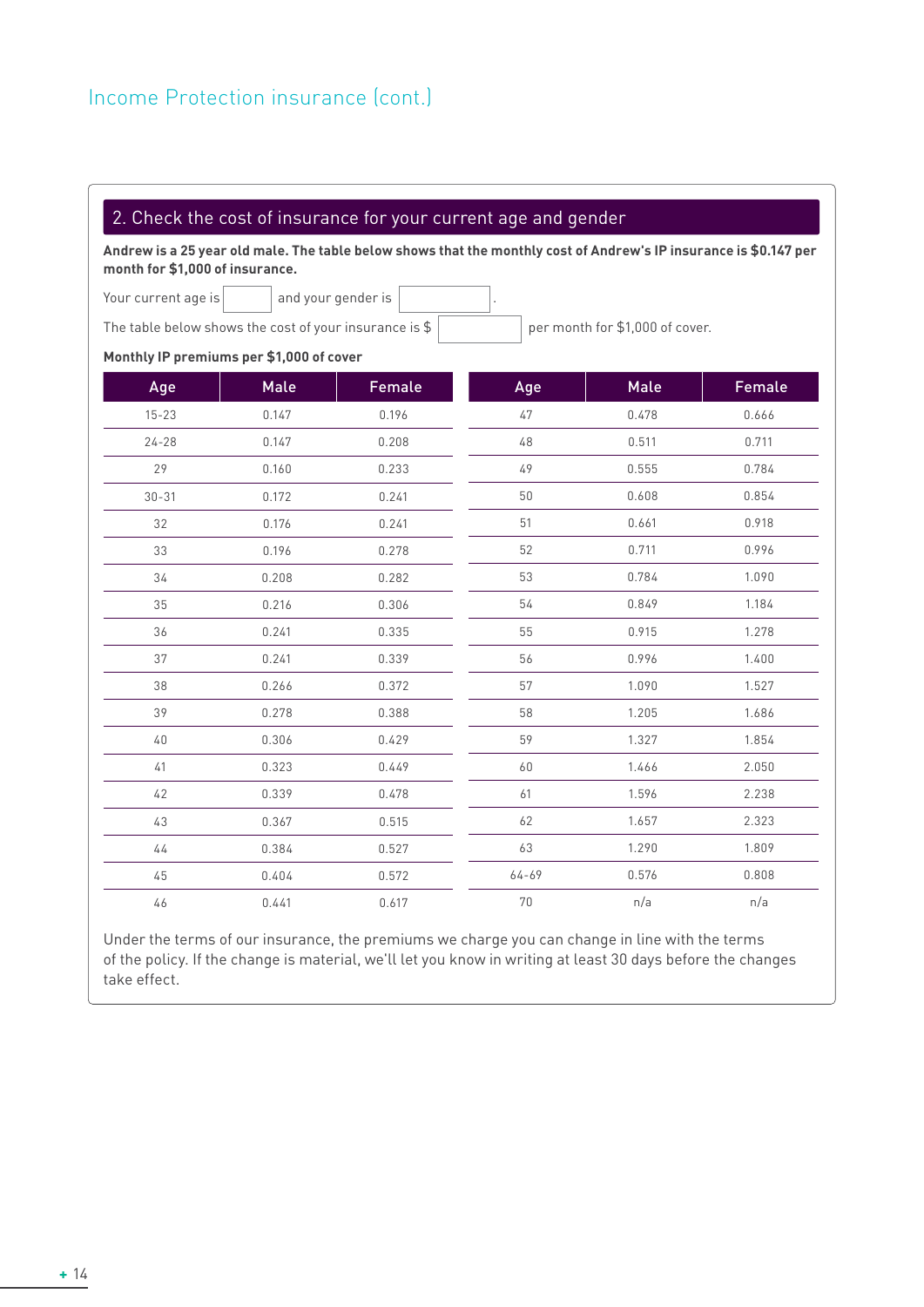#### 3. Find your job classification factor

#### **Andrew's job falls under the 'mining' classification.**

The list below shows Andrew needs to multiply the monthly cost of his insurance by  $3.20 = $0.147 \times 3.20$ = \$0.4704 per month for \$1,000 of insurance.

#### **Income Protection Insurance factors**

| + Professional 0.85<br>+ White collar 1.00 | + Light manual 1.60<br>+ Heavy manual 3.20             | $+$ Mining 3.20 |
|--------------------------------------------|--------------------------------------------------------|-----------------|
| Your job classification is                 | , which means you need to multiply the monthly cost by |                 |
| $=$ \$<br>monthly rate x                   | Income Protection insurance factor                     |                 |
| $=$ \$<br>per month for \$1,000 of cover.  |                                                        |                 |

## 4. Apply any loadings or reductions to the cost of your insurance

If you change the standard 60 day waiting period and / or two year benefit period the cost of your insurance will change. If you improve your cover by reducing your waiting period and / or increasing your benefit period you might also be charged an extra 20% if you smoke. You can find more information about this below under the heading 'Can I tailor my Income Protection insurance?'

Andrew is happy to keep the standard 60 day waiting period and two year benefit period so no loadings or reductions are applied to the cost of his insurance.

| 5. Calculate the cost of your income protection insurance by multiplying the |
|------------------------------------------------------------------------------|
| amount of your insurance by the monthly cost                                 |

The cost of Andrew's insurance is 101.4 (\$101,400 insurance amount / \$1,000) x \$0.4704 (monthly cost) = \$47.70 per month or \$572.38 pa.

#### **Your cover cost is**

|     | $[cover$ amount / \$1,000) x \$ |    | (monthly rate) |
|-----|---------------------------------|----|----------------|
| $=$ | per month or \$                 | рa |                |

If you change the waiting period or benefit period, you'll also need to adjust the premium for any positive or negative loading. See next page under the heading 'Can I tailor my Income Protection insurance' for more information on this.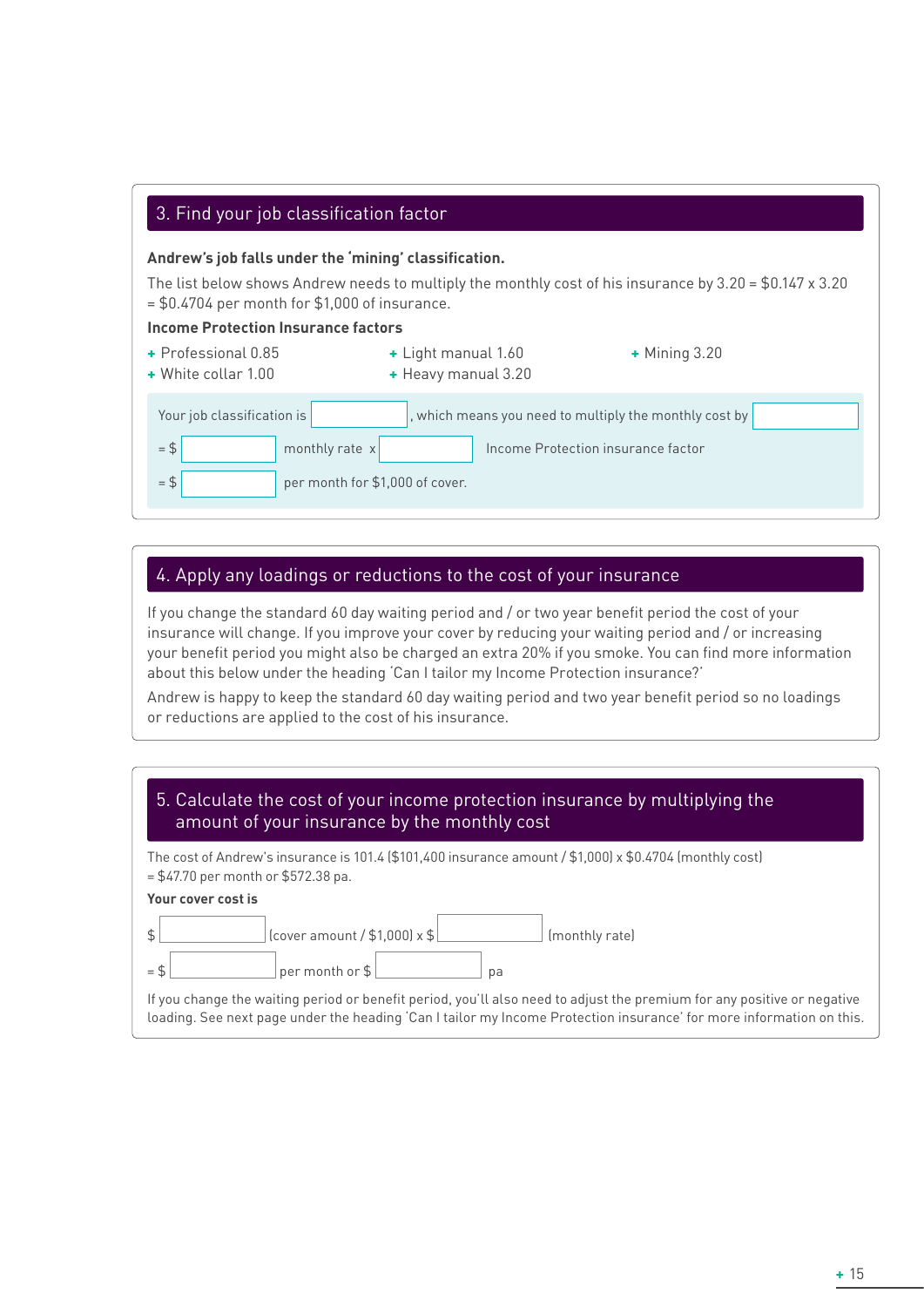## Can I tailor my Income Protection insurance?

Yes, you can change three features of your insurance at any time; the amount you're covered for, your waiting period and your benefit period. If you make a change the cost of your insurance will change and a pre-existing illness and injury exclusion may apply depending on the change.

#### Changing the amount you're covered for

You can choose the salary you're covered for, provided the amount isn't more than your actual salary and is below the maximum benefit limits. The maximum benefit is \$18,461.54 per fortnight (\$480,000 pa) if your job classification is Professional or White collar and \$11,538.46 per fortnight (\$300,000 pa) if your job classification is Undeclared, Light manual, Heavy manual or Mining.

Any increase in salary that's not a result of a genuine documented employer salary increase or promotion will be subject to a pre-existing injury and illness exclusion on the increased portion of your salary.

Keep in mind that, if at the time you make a claim your actual salary over the past 12 months is less than your 'nominated salary', you'll only be covered for your actual salary.

#### An Example

John's cover was based on a salary of \$100,000 when his cover started. A year after his cover started, John asked us to increase the salary recorded on his account to \$120,000. At the time John told us his higher salary, he had a heart condition. John then made a claim for this heart condition. He's covered for his original benefit based on the \$100,000 salary but not the \$20,000 increase as he already had the heart condition at the time he increased his cover. However, if John's claim related to a new condition, for example a new condition such as cancer, John's cover would be based on the salary of \$120,000.

#### Changing your waiting period

You can change the 60 day waiting period to:

- **+ 14 days (can only be taken with a two year benefit period)** – The cost of your insurance will increase by 100% as this improves your cover. You won't be covered for existing illnesses and injuries you have at the time you make this change. You'll be charged 20% extra if you smoke and your waiting period will remain at 60 days for any illnesses or injuries you have at the time you make this change.
- **+ 30 days**  The cost of your insurance will increase by 50% as this improves your cover. You won't be covered for existing illnesses and injuries you have at the time you make this change. You'll be charged 20% extra if you smoke and your waiting period will remain at 60 days for any illnesses or injuries you have at the time you make this change.
- **+ 90 days** the cost of your insurance will reduce by 10%. This can be done at any time.
- **+ 120 days**  the cost of your insurance will reduce by 20%. This can be done at any time.
- **+ Up to two years**  the cost of your insurance won't change. Refer to the section titled 'What if I already have Income Protection insurance?' on page 18.

#### Changing your benefit payment period

You can choose to increase the standard two year benefit period to five years. The cost of your insurance will increase by 80% as this improves your cover. You won't be covered for existing illnesses and injuries you have at the time you make this change and you'll be charged 20% extra if you smoke. Your benefit period will remain at two years for any existing illnesses and injuries you have at the time you make this change.

You can't have a five year payment period together with an up to two year waiting period.

## Can I cancel my Income Protection insurance?

Yes, you can cancel your insurance at any time.

If you cancel your insurance and decide later to have it, you'll have to reapply and won't be covered for any existing illnesses and injuries you had at the time you reapply for this insurance.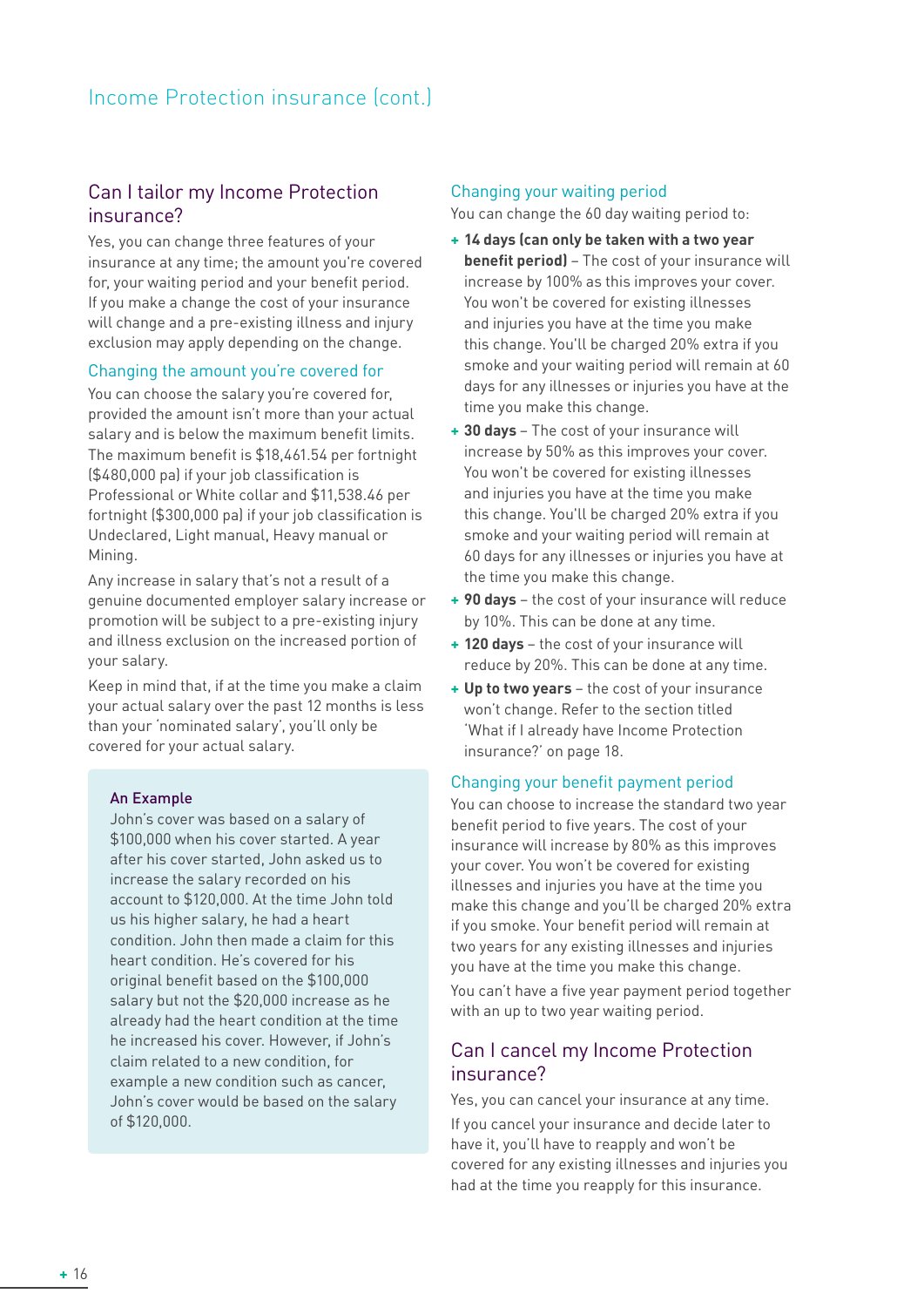## When will my Income Protection insurance cover stop?

When any one of the following occurs:

- **+** You turn 70.
- **+** 12 months from the date you were unemployed.
- **+** You're on approved leave (including parental leave) for more than 24 months.
- **+** You're no longer a member of the Fund.
- **+** You retire permanently from the workforce.
- **+** You cancel your insurance.
- **+** You no longer have enough money in your account to cover the costs of this insurance.
- **+** You start service with the defence forces of any country, except if you're in the defence force reserves and not overseas.
- **+** You make a fraudulent claim.
- **+** The date your TPD cover ceases after you become totally and permanently disabled.
- **+** You die.
- **+** The insurance policy we have with the insurer, as a whole, is terminated.
- **+** Your account hasn't had a contribution (including a transfer from another super fund) for 16 months and you haven't let us know you want to keep your insurance. If you're getting close to the 16 months, we'll try and let you know and give you a chance to keep your insurance if you want to.

If you've already been paid a benefit for the maximum benefit period for a illness or injury, you'll no longer have cover for that illness or injury. You will however have cover for other unrelated illnesses or injuries.

Cover stops for a particular injury or illness when you have been paid a benefit for the entire benefit period ie 2 years or 5 years (if you changed your benefit period) for that illness or injury.

If your insurance cover stops because you've been unemployed for twelve months and / or have insufficient money in your account to pay for this insurance, you can reinstate your cover within six months of these two events. But if you weren't in 'Active Employment' on the day your cover is reinstated, you'll only be covered for 'new events. This 'new events' restriction will be removed once you've been in 'Active Employment' for two consecutive months after your cover was reinstated. For more information about 'new events' cover go to the section titled 'Who can have Income Protection insurance?' on page 11.

## Can I restart or reinstate my Income Protection insurance if it stops?

If your IP insurance stopped because:

- **+** you had insufficient funds in your account to pay for your cover, or you were unemployed for 12 months, we'll automatically restart your IP insurance when an employer contribution is received within 180 days of the date your cover stopped
- **+** your account hasn't had a contribution for 16 months and you haven't let us know you want to keep your cover, we'll reinstate your IP insurance if you tell us to within 60 days of the date your cover stopped.

In both instances your cover will only be restarted or reinstated if all premiums are paid in full from the date your cover stopped.

When your IP insurance is restarted or reinstated it will be:

- **+** equal to the same type and amount of cover that was stopped and will be subject to the same exclusions or special conditions that applied
- **+** Limited Cover until you've been in Active Employment for 30 consecutive days.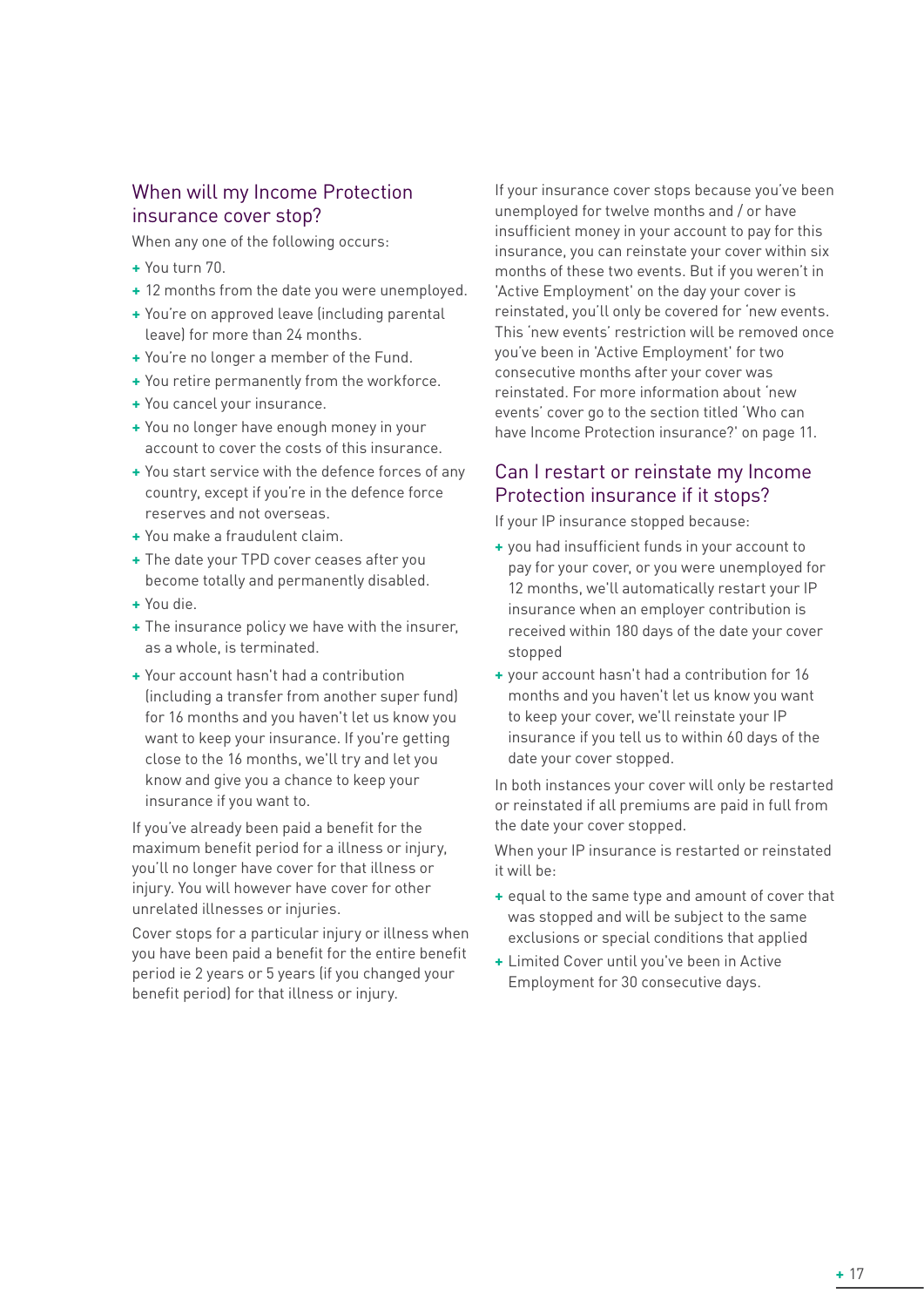## What if I already have Income Protection insurance?

Generally it's not cost effective to have two IP policies at the same time as any benefits paid will offset each other and you'll not get the full amount of the benefits you've been paying for. If you already have IP elsewhere though you might consider taking up our Policy Extension Option. This option allows you to extend the waiting period on your Mine Super IP insurance to up to two years to match the benefit period of your other IP policy. This means that when benefit payments stop on your other insurance, you can start having benefits paid from your Mine Super insurance.

Under the Policy Extension Option:

- **+** the cost of your insurance won't change.
- **+** it's only available if you have a two year benefit period and 60 day waiting period.
- **+** must be taken up within 90 days of the date on your insurance welcome letter or within your current waiting period after you become sick or injured.

## How is income protection insurance taxed?

Your benefit payments are treated like normal wages and taxed at your personal tax rate. Tax is deducted before we pay you your benefit. If you don't give us your Tax File Number, you'll be taxed at the highest personal tax rate which means you could pay more tax than you need to.

You can't claim the cost of this insurance as a tax deduction as it's deducted from your account rather than paid directly by you. As super is a low tax environment, there may be tax effective strategies you could employ, such as salary sacrificing an amount to cover the insurance payments. Keep in mind that salary sacrifice contributions count toward your annual beforetax contributions cap. We encourage you to seek financial advice. Mine Super Financial Advice can provide you advice about insurance with Mine Super. If you want to be put in touch with Mine Super Financial Advice, call us on 13 64 63.

## Can I transfer Income Protection insurance I have elsewhere to my Mine Super account?

You can transfer IP insurance you have elsewhere to your Mine Super account. You'll need to complete the **Transfer in your other insurance to Mine Super** form and answer some health questions. Our insurer will assess your application and decide whether or not they're happy to take on this cover.

Any restrictions such as exclusions will transfer over but you won't be charged for these. Any restrictions on your current cover and premium loadings under our policy will apply. There are risks you should consider when transferring your existing cover, such as the loss of any accrued benefits, the possibility of waiting periods having to start again and the implications if you don't disclose all relevant information on an application form (even if unintentional).

You shouldn't cancel any existing cover until your application is accepted by our insurer. Once your cover has been transferred, you must cancel your other policy.

The maximum amount of cover you can transfer is a fortnightly benefit payment amount of \$6,923.08 (\$180,000 pa) and the maximum time you can be covered for is five years even if you were covered for longer on your previous policy.

If the waiting and benefit payment periods on your other insurance are different from the ones on your Mine Super account, you'll receive the next longest waiting period and the next shortest benefit period.

Œ To transfer in your other cover, fill in the **Transfer in your other insurance** form. Go to mine.com.au/insurance-forms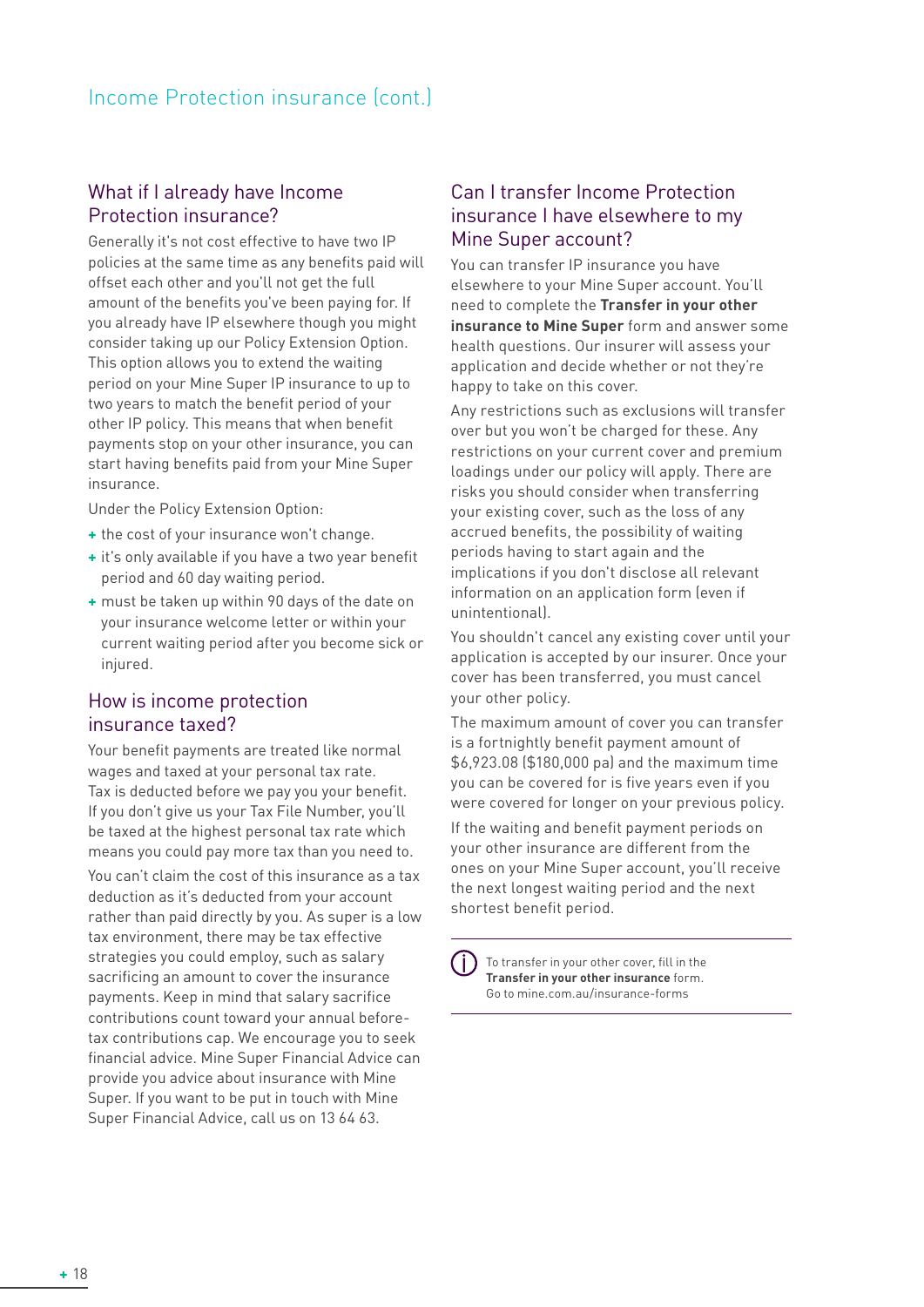## Death and disablement insurance

There are two types of Death and Terminal Illness and Total and Permanent Disablement insurance – Basic Insurance Cover and Voluntary Insurance Cover.

Both Basic and Voluntary Insurance Cover provide you with:

- **+ Death and Terminal Illness (DTI) insurance** pays a lump sum payment if you die or if you are terminally ill and medically certified to have less than 24 months to live.
- **+ Total and Permanent Disablement (TPD) insurance** – pays a lump sum if you're unlikely to ever work again due to an illness or injury. The meaning of TPD is explained further on in this guide on pages 30 - 32.

## Basic Insurance Cover – accumulation account only

Basic Insurance Cover is DTI and TPD insurance that you don't need to apply for or have your health assessed

#### Who's eligible for Basic Insurance Cover?

Generally, Basic Insurance Cover is added to your account after all the following have occurred:

- **+** Your account balance is \$6,000 and above.
- **+** You're aged 25 to 64.
- **+** You're employed and your employer makes their first contribution to your account.

If you're not eligible for Basic Insurance Cover because your balance is below \$6,000 and / or you're under 25 years of age, you can still choose to have it added by completing a **Your super account essentials** form. You'll need to be aged 15 to 64 and be employed, with your employer making their first contribution to your account.

You won't be eligible for this cover if at the time your account started, you had been paid, or were entitled to be paid a terminal illness benefit from us, another super fund or insurance policy. If you have previously been paid or were entitled to be paid a TPD benefit, then you'll be covered but only for new conditions.

If you hold a defined benefit account at the time of opening an account with us, you won't receive Basic Insurance Cover.

#### When is Basic Insurance Cover added to your account?

- **+** If it's added to your account automatically the later of the date your employer makes their first eligible contribution to your account OR the date you reach age 25 and your balance reaches \$6,000 and above.
- **+** If you ask to add it to your account the later of the date your employer makes their first eligible contribution to your account or the date you ask us to add this insurance.

#### What type of Basic Insurance Cover am I eligible for?

If you're eligible, initially Limited Basic Insurance Cover will be added to your account.

If your cover has been applied automatically, your employer makes a contribution within 180 days of the date your cover commenced and you're in Active Employment for 30 consecutive days, your cover will update to Standard Basic Insurance Cover.

If however your employer makes a contribution outside of 180 days, your cover will remain Limited Basic Insurance Cover for a minimum period of 24 months followed by 30 consecutive days in Active Employment.

If you ask us to add cover to your account within 180 days of you commencing employment with your employer and you're in Active Employment for 30 consecutive days, your cover will convert to Standard Basic Insurance Cover. If you ask us to add cover to your account outside of 180 days days of you commencing employment, your cover will remain Limited Basic Insurance Cover for a minimum period of 24 months followed by 30 consecutive days in Active Employment. Your cover will then convert to Standard Basic Insurance Cover. The update to Standard Basic Insurance Cover will occur the later of the date that we receive your application, your employer makes their first eligible contribution to your account, your employment commencement date or the date you ask us to add this insurance.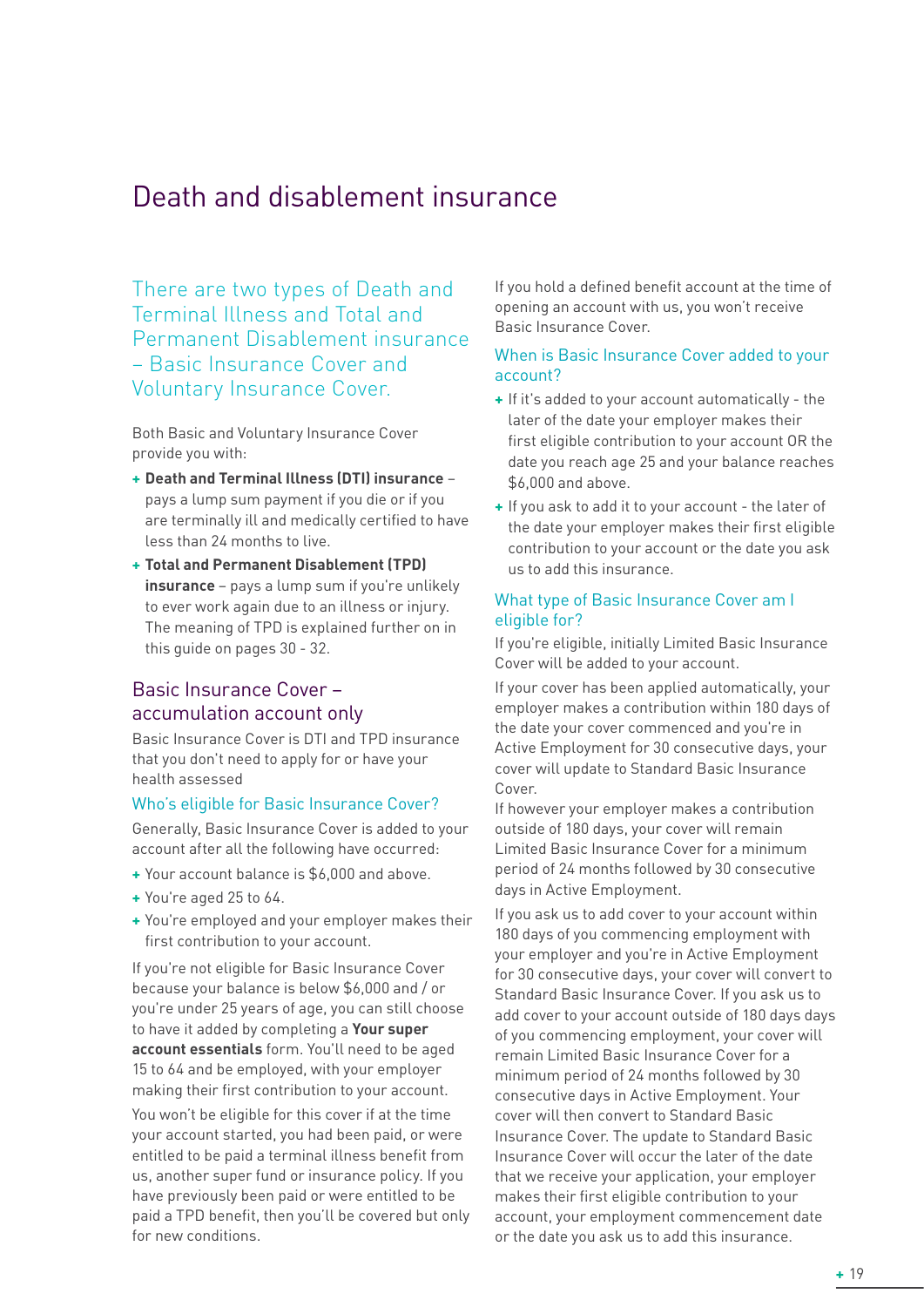#### How much Basic Insurance Cover will I receive and how much does it cost?

You'll receive a set amount of insurance based on your age. The cost of this insurance depends on your gender and 'job classification'. Go to the 'Your job classification' section on page 9 to find out what job classification your job falls under.

As you get older, the amount of your Basic Insurance Cover and in turn its cost will automatically change.

You can find the amount and cost of Basic Insurance Cover for different ages in the table below.

|           |            | <b>Amount of basic cover</b> |            |              |                     | <b>Monthly cost (Males)</b> |                          |               |
|-----------|------------|------------------------------|------------|--------------|---------------------|-----------------------------|--------------------------|---------------|
| Age       | <b>DTI</b> | <b>TPD</b>                   | Undeclared | Professional | <b>White Collar</b> |                             | Light manual Heavymanual | <b>Mining</b> |
| $15 - 24$ | \$50,000   | \$50,000                     | \$10.41    | \$2.79       | \$3.20              | \$6.07                      | \$7.63                   | \$10.41       |
| $25 - 29$ | \$100,000  | \$100,000                    | \$19.68    | \$5.28       | \$6.03              | \$11.46                     | \$14.40                  | \$19.68       |
| $30 - 34$ | \$100,000  | \$100,000                    | \$52.64    | \$14.10      | \$16.16             | \$30.68                     | \$38.54                  | \$52.64       |
| $35 - 39$ | \$100,000  | \$100.000                    | \$54.76    | \$14.67      | \$16.82             | \$31.92                     | \$40.09                  | \$54.76       |
| $40 - 44$ | \$100,000  | \$100,000                    | \$64.37    | \$17.24      | \$19.78             | \$37.50                     | \$47.11                  | \$64.37       |
| $45 - 49$ | \$100,000  | \$100,000                    | \$70.66    | \$18.93      | \$21.72             | \$41.19                     | \$51.75                  | \$70.66       |
| $50 - 54$ | \$80,000   | \$80,000                     | \$60.40    | \$16.18      | \$18.56             | \$35.20                     | \$44.22                  | \$60.40       |
| $55 - 59$ | \$60,000   | \$45,000                     | \$43.26    | \$11.61      | \$13.32             | \$25.24                     | \$31.63                  | \$43.26       |
| 60        | \$50,000   | \$25,000                     | \$30.52    | \$8.24       | \$9.44              | \$17.83                     | \$22.28                  | \$30.52       |
| 61        | \$50,000   | \$20,000                     | \$27.98    | \$7.57       | \$8.67              | \$16.36                     | \$20.41                  | \$27.98       |
| 62        | \$50,000   | \$15,000                     | \$25.44    | \$6.90       | \$7.90              | \$14.89                     | \$18.54                  | \$25.44       |
| 63        | \$50,000   | \$10,000                     | \$22.90    | \$6.23       | \$7.13              | \$13.42                     | \$16.67                  | \$22.90       |
| 64        | \$50,000   | \$5,000                      | \$20.36    | \$5.56       | \$6.36              | \$11.95                     | \$14.80                  | \$20.36       |
| 65        | Nil        | Nil                          | n/a        | n/a          | n/a                 | n/a                         | n/a                      | n/a           |

|           |            | Amount of basic cover |                   |              |                     | <b>Monthly cost (Females)</b> |                          |               |
|-----------|------------|-----------------------|-------------------|--------------|---------------------|-------------------------------|--------------------------|---------------|
| Age       | <b>DTI</b> | <b>TPD</b>            | <b>Undeclared</b> | Professional | <b>White Collar</b> |                               | Light manual Heavymanual | <b>Mining</b> |
| $15 - 24$ | \$50,000   | \$50,000              | \$9.43            | \$2.22       | \$2.46              | \$5.09                        | \$5.90                   | \$9.43        |
| $25 - 29$ | \$100,000  | \$100,000             | \$17.81           | \$4.18       | \$4.65              | \$9.60                        | \$11.15                  | \$17.81       |
| $30 - 34$ | \$100,000  | \$100,000             | \$47.66           | \$11.19      | \$12.43             | \$25.70                       | \$29.84                  | \$47.66       |
| $35 - 39$ | \$100,000  | \$100,000             | \$49.57           | \$11.65      | \$12.94             | \$26.74                       | \$31.05                  | \$49.57       |
| $40 - 44$ | \$100,000  | \$100,000             | \$58.29           | \$13.68      | \$15.21             | \$31.41                       | \$36.49                  | \$58.29       |
| $45 - 49$ | \$100,000  | \$100,000             | \$63.99           | \$15.03      | \$16.70             | \$34.49                       | \$40.07                  | \$63.99       |
| $50 - 54$ | \$80,000   | \$80,000              | \$54.69           | \$12.85      | \$14.26             | \$29.49                       | \$34.25                  | \$54.69       |
| $55 - 59$ | \$60,000   | \$45,000              | \$39.15           | \$9.21       | \$10.21             | \$21.13                       | \$24.53                  | \$39.15       |
| 60        | \$50,000   | \$25,000              | \$27.60           | \$6.52       | \$7.20              | \$14.91                       | \$17.32                  | \$27.60       |
| 61        | \$50,000   | \$20,000              | \$25.30           | \$5.98       | \$6.60              | \$13.68                       | \$15.88                  | \$25.30       |
| 62        | \$50,000   | \$15,000              | \$22.99           | \$5.45       | \$6.00              | \$12.44                       | \$14.44                  | \$22.99       |
| 63        | \$50,000   | \$10,000              | \$20.69           | \$4.91       | \$5.40              | \$11.21                       | \$13.01                  | \$20.69       |
| 64        | \$50,000   | \$5,000               | \$18.38           | \$4.38       | \$4.80              | \$9.97                        | \$11.57                  | \$18.38       |
| 65        | Nil        | Nil                   | n/a               | n/a          | n/a                 | n/a                           | n/a                      | n/a           |

Under the terms of our insurance, the premiums we charge you can change in line with the terms of the policy. If the change is material, we'll let you know in writing at least 30 days before the changes take effect. The premiums disclosed in this document include an insurance administration fee that is retained by Mine Super of 6.8% for managing DTI and TPD insurance on behalf of members. This includes claims management, online tools and managing the policies with the Insurer.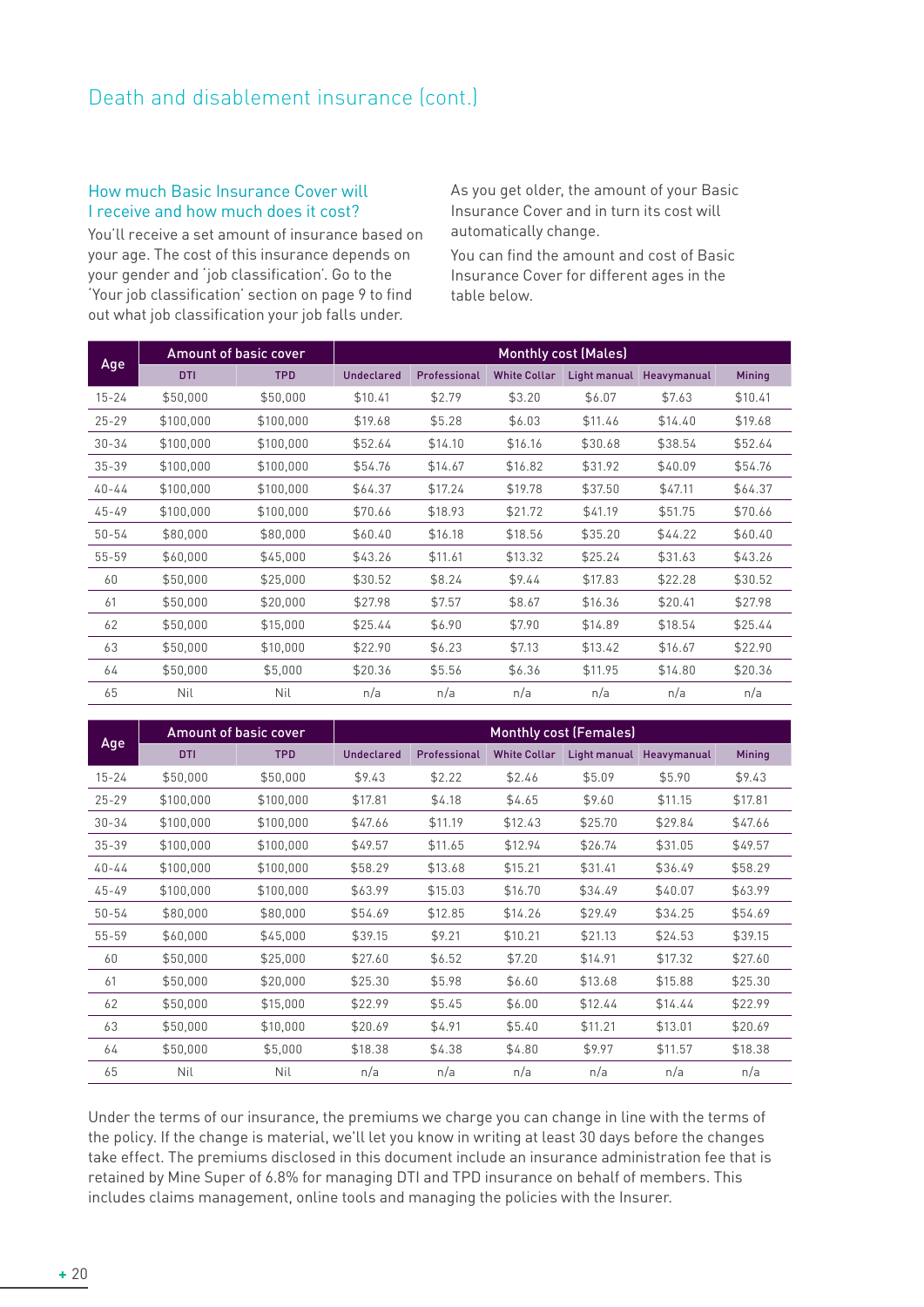To work out the cost of Basic Insurance Cover and how much you'll receive follow the steps below. We've also used an example to help you.

#### **Andrew is age 25 and works in mining. Use the table above to work out the monthly cost of Andrew's cover.**

| Amount of Basic Insurance Cover based on Andrew's age = \$100,000 DTI and \$100,000 of TPD. |                |  |         |  |  |  |  |
|---------------------------------------------------------------------------------------------|----------------|--|---------|--|--|--|--|
| Amount of Basic Insurance Cover based on your age = $\frac{1}{2}$                           | $DTI$ and $$ $ |  | of TPD. |  |  |  |  |
|                                                                                             |                |  |         |  |  |  |  |
|                                                                                             |                |  |         |  |  |  |  |
|                                                                                             |                |  |         |  |  |  |  |
| <b>Step 2:</b> Check the monthly cost of insurance for Andrew's gender (male) and job       |                |  |         |  |  |  |  |
| classification (mining) in the table on the previous page.                                  |                |  |         |  |  |  |  |

## Can I cancel Basic Insurance Cover?

Yes, you can cancel this insurance at any time. If Basic Insurance Cover has been applied automatically and you do this within 90 days of the date your insurance started we will refund your premiums to your account.

#### You can increase your Basic Insurance Cover under our 'Introductory Cover Option'

Under this option, you can apply to double your Basic Insurance Cover within 60 days of the date on your insurance welcome letter.

If you're over 50 we'll ask you some basic questions about your health.

You can only use this option once and you need to use it the first time Basic Insurance Cover is added to your account.

The cost of this extra cover is based on Basic Insurance Cover premium rates.

To increase your insurance under this option, you'll need to complete a **Double your Basic Insurance Cover** form or **Your super account essentials** form. You can find these forms at mine.com.au/insurance-forms

To increase your insurance under this option, you'll need to complete a **Double your Basic Insurance Cover** form. You can find this form at mine.com.au/insurance-forms

## When will my Basic Insurance Cover stop?

When one of the following happens:

- **+** You turn 65.
- **+** You ask to cancel your cover.
- **+** You die.
- **+** You're paid a terminal illness or TPD benefit. If you're paid a Basic TPD Insurance Cover benefit, any death cover above your TPD benefit will transfer to Voluntary Insurance Cover. The amount of your DTI insurance cover will be reduced by the amount of the TPD benefit you're paid.
- **+** There isn't enough money in your account to pay for your cover.
- **+** You start active service with the armed forces of any country, although if you're a member of the Defence Force Reserve your cover will stop only when you become the subject of a call out order.
- **+** You're no longer entitled to hold an interest in the Fund.
- **+** You no longer have a Mine Super account.
- **+** Your account hasn't had a contribution (including a transfer from another super fund) for 16 months and you haven't let us know you want to keep your insurance. If you're getting close to the 16 months, we'll try and let you know and give you a chance to keep your insurance if you want to.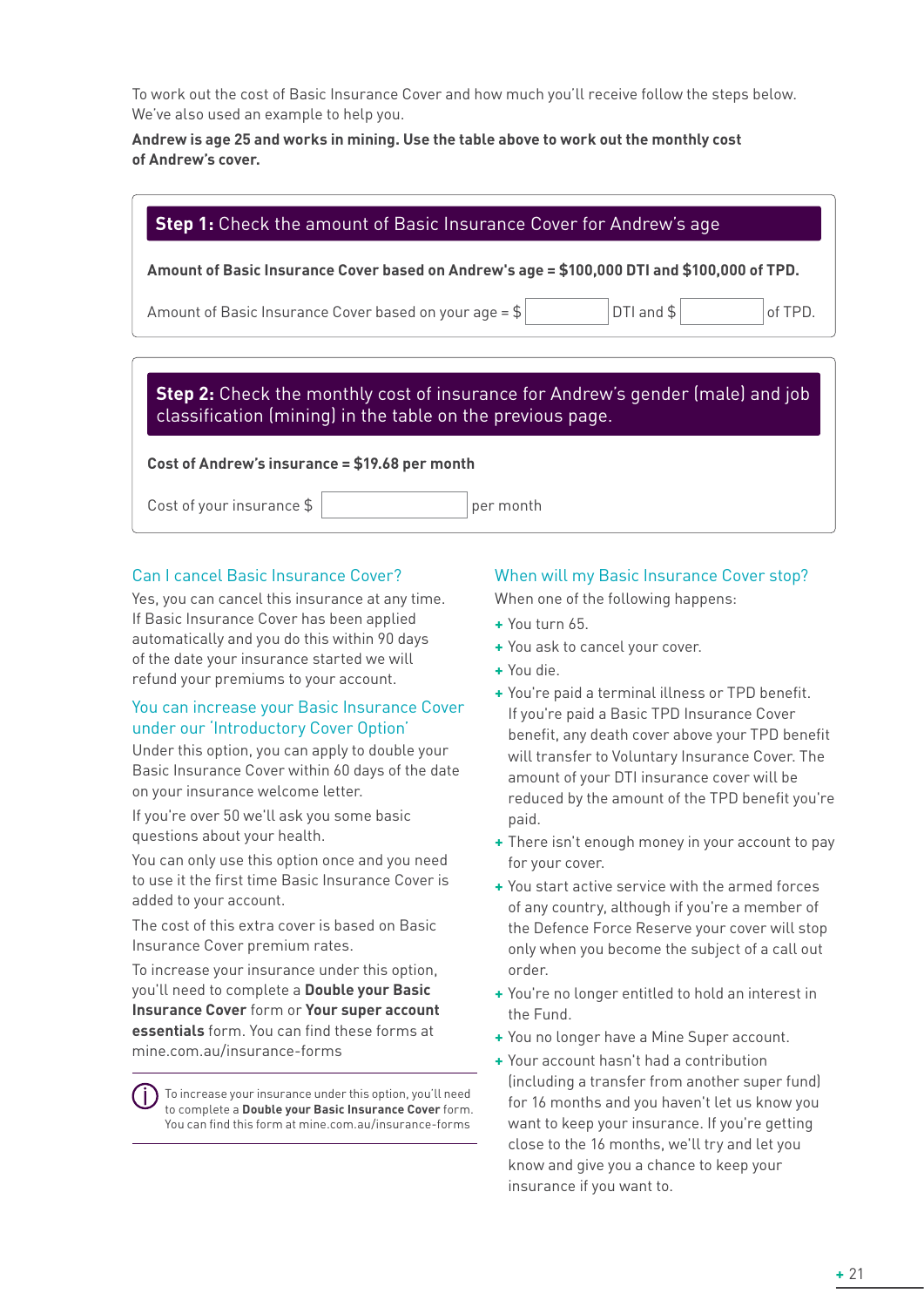#### Can I restart or reinstate my Basic Insurance Cover if it stops?

If your Basic Insurance Cover stopped because:

- **+** you had insufficient funds in your account to pay for your cover, we'll automatically restart your Basic Insurance Cover when an employer contribution is received within six months of the date your cover stopped
- **+** your account hasn't had a contribution for 16 months and you haven't let us know you want to keep your cover, we'll reinstate your Basic Insurance Cover if you tell us to within 60 days of the date your cover stopped.

In both instances your cover will only be restarted or reinstated if all premiums are paid in full from the date your cover stopped.

When your Basic Insurance Cover is restarted or reinstated it will be:

- **+** equal to the same type and amount of cover that was stopped and will be subject to the same exclusions or special conditions that applied
- **+** Limited Cover until you've been in Active Employment for 30 consecutive days.

## Voluntary Insurance Cover – accumulation account only

You can apply for Voluntary DTI or DTI and TPD insurance. You're eligible to apply for Voluntary Insurance Cover if you're aged between 15 and 69 for DTI cover and between 15 and 64 for TPD cover and have at least \$5,000 in your accumulation account. The amount you apply for must be a multiple of \$10,000.

If you have this insurance, you can hold it until you're aged 70, although the benefit entitlements, for which you can claim a TPD benefit, change from age 65.

There are forms to fill out and you'll need to have your health assessed. While we're assessing your application you'll have 'Interim Accident Cover'. This is explained further on page 28.

If you're approved for Voluntary Insurance Cover you might have special conditions, including policy exclusions, applied to your insurance. Insurance with special conditions will start immediately but if you cancel the insurance within 30 days of us telling you of these special conditions premiums charged will be refunded to your account.

You have the option to switch any Basic Insurance Cover you might have on your account to Voluntary Insurance Cover at any time as long as you apply before you turn age 65. You'll need to complete the **Convert your Basic Insurance Cover to Voluntary Insurance Cover** form to do this. You can find this form at mine.com.au/ insurance-forms

Under Voluntary Insurance Cover, you can have different amounts of DTI and TPD cover but you cannot have TPD cover by itself or for an amount which exceeds your DTI cover.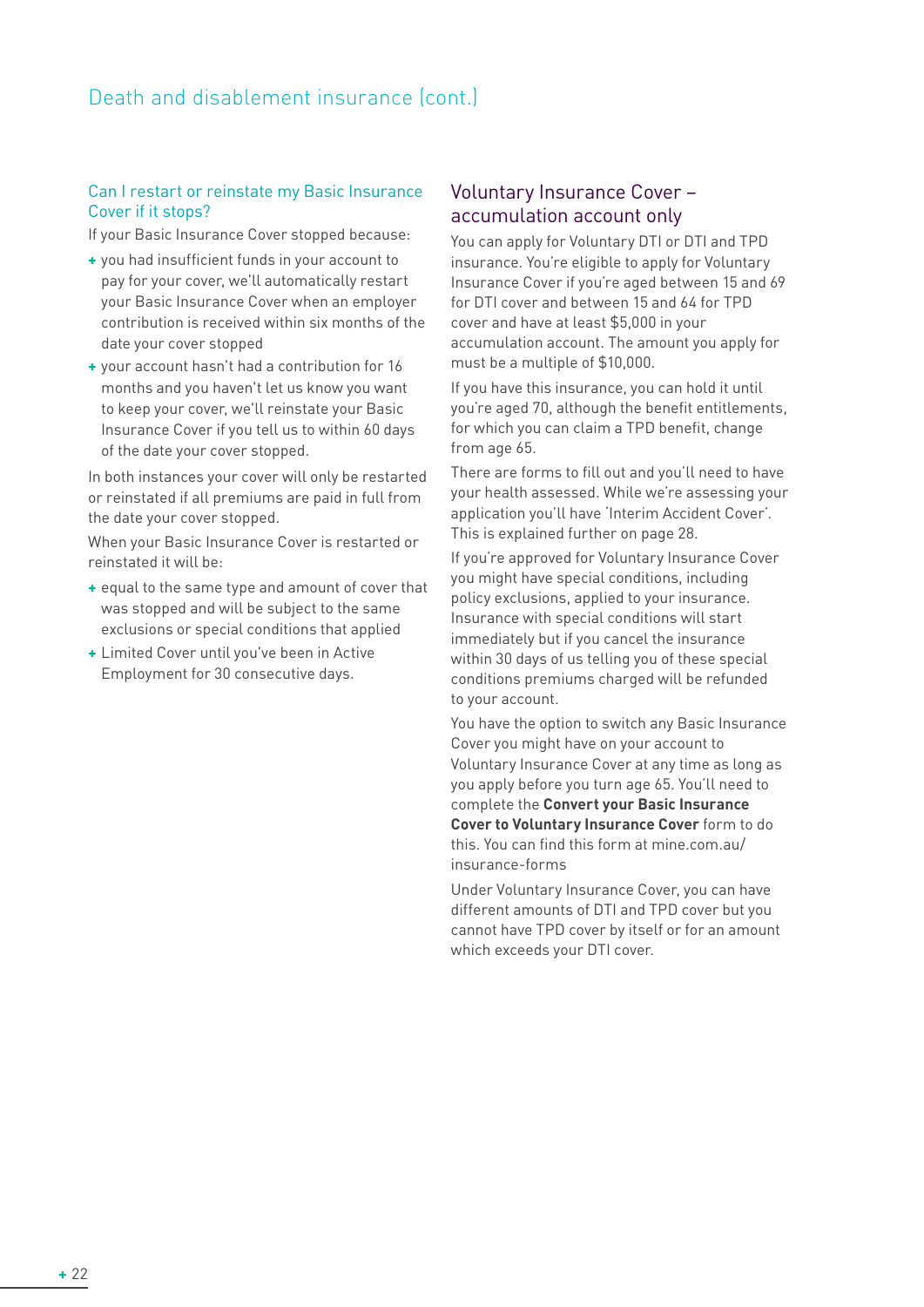#### How much does Voluntary Insurance Cover cost?

The cost of this insurance depends on your age, your job classification, gender, if you smoke and the amount of your insurance. To work out the cost of Voluntary Insurance Cover follow the steps below. We've also used an example to help you.

#### Example

Andrew is 25 and works in mining.

## 1. How much insurance do you need?

**Andrew needs \$800,000 in Voluntary DTI and TPD insurance.**

How much insurance do you want? =  $$$ 

## 2. Find your job classification factor

**Andrew's job falls under the 'mining' classification. He's also a smoker. This means Andrew's job classification factor is 3.00.**

What's your job classification?

|              | Male smoker | Male<br>non-smoker | <b>Female smoker</b> | Female<br>non-smoker |
|--------------|-------------|--------------------|----------------------|----------------------|
| Professional | 1.05        | 0.85               | 0.80                 | 0.65                 |
| White Collar | 1.20        | 1.00               | 0.90                 | 0.75                 |
| Light manual | 1.70        | 1.40               | 1.25                 | 1.05                 |
| Heavy manual | 2.50        | 2.05               | 1.95                 | 1.60                 |
| Mining       | 3.00        | 2.50               | 2.35                 | 1.95                 |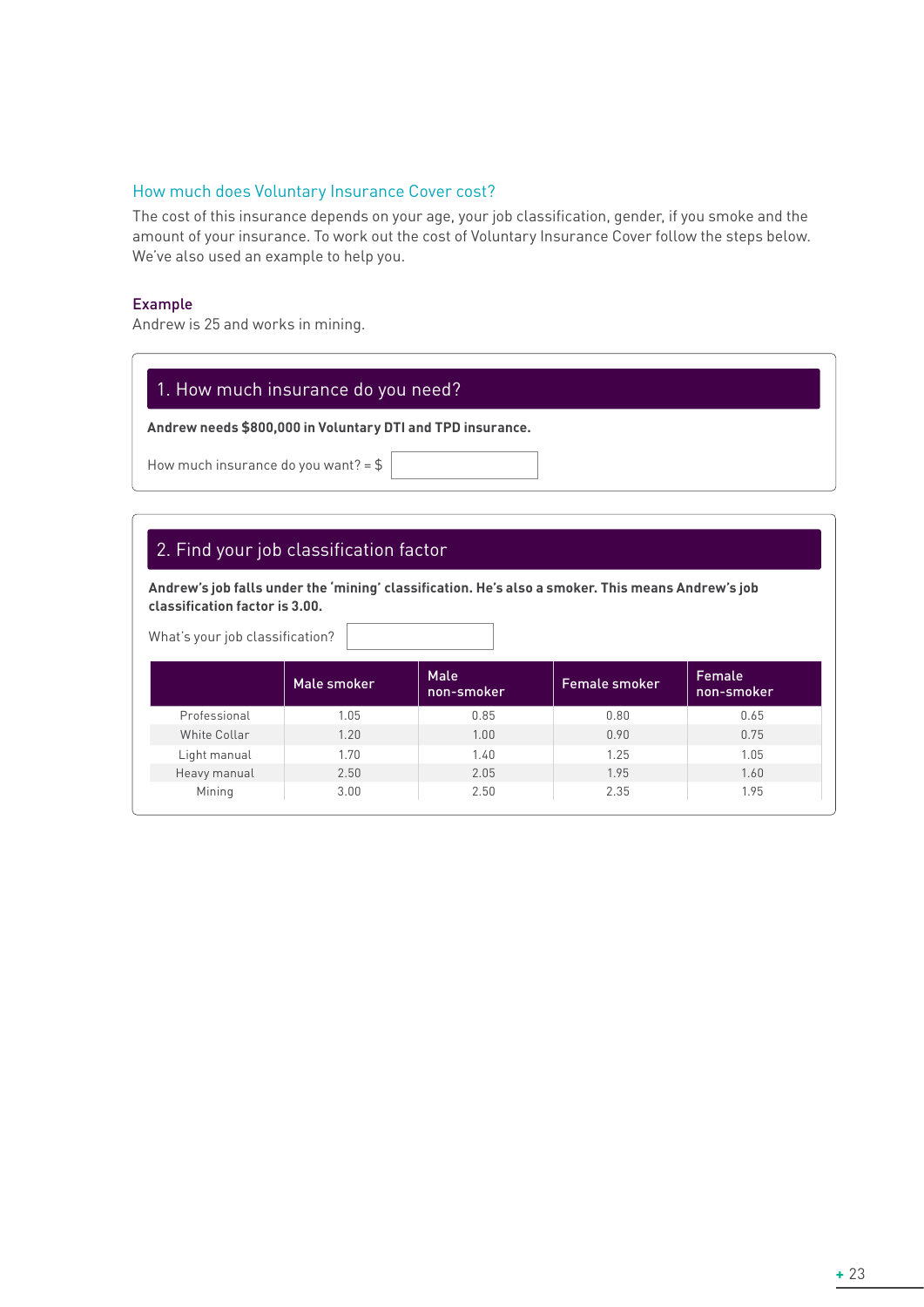#### 3. Find the cost of insurance for your age

Andrew is 25 years of age, so the cost of his insurance (not adjusted by a job classification factor) is \$6.189 pa for each \$10,000 of DTI cover and \$1.856 for each \$10,000 of TPD insurance. This means the total yearly cost of Andrew's insurance is \$8.045 for each \$10,000 of DTI and TPD insurance.

#### **What's the cost of your insurance?**

|  | per \$10,000 of DTI |
|--|---------------------|
|  | per \$10,000 of TPD |

 $=$   $\frac{1}{2}$   $\frac{1}{2}$  total cost per \$10,000

#### **Voluntary DTI and TPD Insurance rates per \$10,000 pa**

| Age | DTI (\$) | TPD (\$) | Age | DTI (\$) | <b>TPD (\$)</b> | Age | DTI (\$) | TPD (\$) |
|-----|----------|----------|-----|----------|-----------------|-----|----------|----------|
| 15  | 7.155    | 0.934    | 34  | 8.667    | 3.445           | 53  | 40.951   | 37.810   |
| 16  | 8.364    | 1.456    | 35  | 8.934    | 4.179           | 54  | 45.069   | 42.623   |
| 17  | 9.900    | 1.556    | 36  | 9.493    | 4.346           | 55  | 50.001   | 47.924   |
| 18  | 10.040   | 1.578    | 37  | 10.040   | 4.968           | 56  | 55.108   | 55.059   |
| 19  | 9.330    | 1.512    | 38  | 10.854   | 5.858           | 57  | 60.866   | 63.373   |
| 20  | 8.364    | 1.589    | 39  | 11.959   | 6.368           | 58  | 66.241   | 70.241   |
| 21  | 7.701    | 1.533    | 40  | 13.052   | 7.436           | 59  | 72.826   | 76.932   |
| 22  | 7.003    | 1.345    | 41  | 14.286   | 8.369           | 60  | 80.388   | 84.122   |
| 23  | 6.584    | 1.456    | 42  | 15.391   | 9.425           | 61  | 88.484   | 91.892   |
| 24  | 6.444    | 1.589    | 43  | 16.764   | 10.802          | 62  | 97.559   | 101.294  |
| 25  | 6.189    | 1.856    | 44  | 17.857   | 12.581          | 63  | 109.378  | 113.453  |
| 26  | 5.898    | 1.689    | 45  | 19.522   | 13.826          | 64  | 122.280  | 128.490  |
| 27  | 6.748    | 1.334    | 46  | 21.150   | 15.637          | 65  | 138.102  | 148.262  |
| 28  | 6.329    | 1.856    | 47  | 23.070   | 17.749          | 66  | 156.785  | 171.168  |
| 29  | 6.444    | 2.156    | 48  | 25.420   | 20.472          | 67  | 178.621  | 198.764  |
| 30  | 6.584    | 2.601    | 49  | 28.165   | 23.351          | 68  | 204.727  | 232.217  |
| 31  | 7.155    | 2.768    | 50  | 30.911   | 26.796          | 69  | 235.370  | 270.539  |
| 32  | 7.562    | 3.246    | 51  | 34.075   | 29.986          |     |          |          |
| 33  | 8.120    | 3.412    | 52  | 37.379   | 33.598          |     |          |          |

Under the terms of our insurance, the premiums we charge you can change in line with the terms of the policy. If the change is material, we'll let you know in writing at least 30 days before the changes take effect. The premiums disclosed in this document include an insurance administration fee that is retained by Mine Super of 6.8% for managing DTI and TPD insurance on behalf of members. This includes claims management, online tools and managing the policies with the Insurer.

## 4. Calculate the cost of your Voluntary Insurance Cover

Cost of Voluntary Insurance Cover = number of \$10,000 lots x job classification factor x annual cost per \$10,000.

#### **The cost of Andrew's Voluntary Insurance Cover = 80 lots of \$10,000 x 3.00 x \$8.045 per \$10,000 = \$1,930.80 pa or \$37.13 per week.**

| The cost of your Voluntary Insurance Cover |  |                          |  |  |                           |  |  |
|--------------------------------------------|--|--------------------------|--|--|---------------------------|--|--|
|                                            |  | lots of $$10,000 x$      |  |  | job classification factor |  |  |
| $x$ \$                                     |  | annual cost per \$10,000 |  |  |                           |  |  |
| $=$ \$                                     |  | $pa$ or $$$              |  |  | per week.                 |  |  |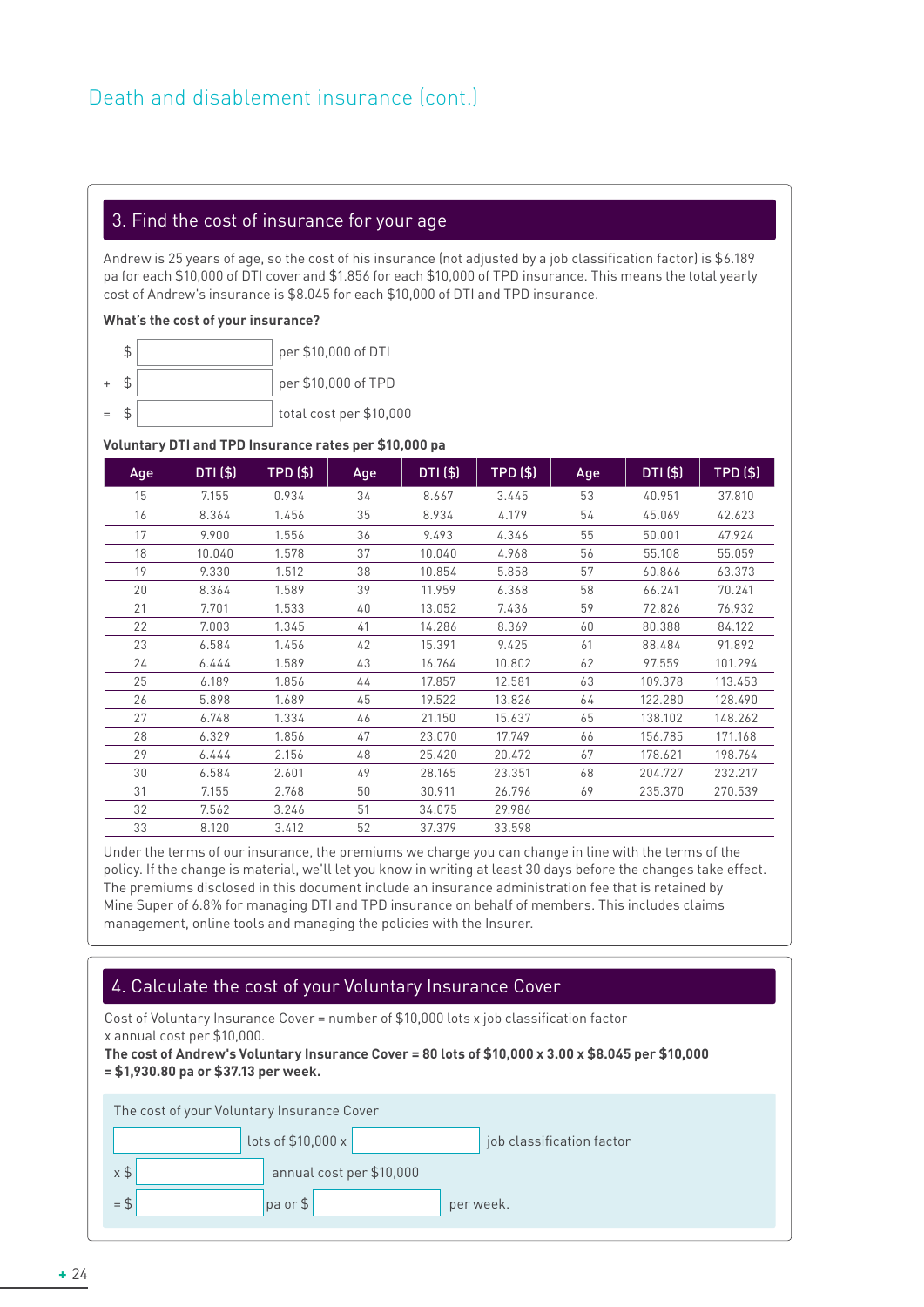#### Increasing your insurance under our Significant Life Event option

There are eight events when you can increase your Voluntary Insurance Cover **without having your health assessed**:

- 1. Taking out a mortgage or increasing it by \$100,000.
- 2. Having or adopting a child.
- 3. Marrying.
- 4. Divorcing.
- 5. A dependent child starting high school.
- 6. Completing an undergraduate degree.
- 7. Becoming a carer.
- 8. Death of a spouse.

You must apply to have insurance added under this option within 180 days of the event and provide proof the event occurred. You'll only be able to do this three times overall and only once in any 12 month period. To be eligible you must also be under 60 and not be eligible, have received or applied for a permanent or temporary incapacity benefit or terminal illness benefit.

The amount of extra insurance you can add each time is \$100,000 maximum (with the amount required to be divisible by \$10,000). The cost of this extra insurance will be in line with the cost of Voluntary Insurance Cover detailed previously.

To increase your insurance under this option, you'll need to complete an **Increase your insurance following a significant life event** form. You can find this form at mine.com.au/insurance-forms

#### When will your Voluntary Insurance Cover stop?

When one of the following happens:

- **+** You turn 70.
- **+** You ask to cancel your cover.
- **+** You die.
- **+** You're paid a terminal illness or TPD benefit. The amount of your DTI insurance cover will be reduced by the amount of the TPD benefit you're paid.
- **+** There isn't enough money in your account to pay for your cover.
- **+** You join any armed forces other than the Australian Defence Force Reserves when not on a call out order.
- **+** You're no longer entitled to hold an interest in the Fund.
- **+** You no longer have a Mine Super account.
- **+** Your account hasn't had a contribution (including a transfer from another super fund) for 16 months and you haven't let us know you want to keep your insurance. If you're getting close to the 16 months, we'll try and let you know and give you a chance to keep your insurance if you want to.

#### What happens to your Voluntary TPD Cover after you turn age 65?

It reduces by 20% each year on your birthday until it reaches zero when you reach age 70. This is outlined in the table below.

| <b>Age</b> | <b>TPD benefit</b> | Example based on \$100,000 Voluntary Insurance Cover |
|------------|--------------------|------------------------------------------------------|
| 65         | 100%               | \$100,000                                            |
| 66         | 80%                | \$80,000                                             |
| 67         | 60%                | \$60,000                                             |
| 68         | 40%                | \$40,000                                             |
| 69         | 20%                | \$20,000                                             |
| 70         | $0\%$              | $Nil$ – cover ceases                                 |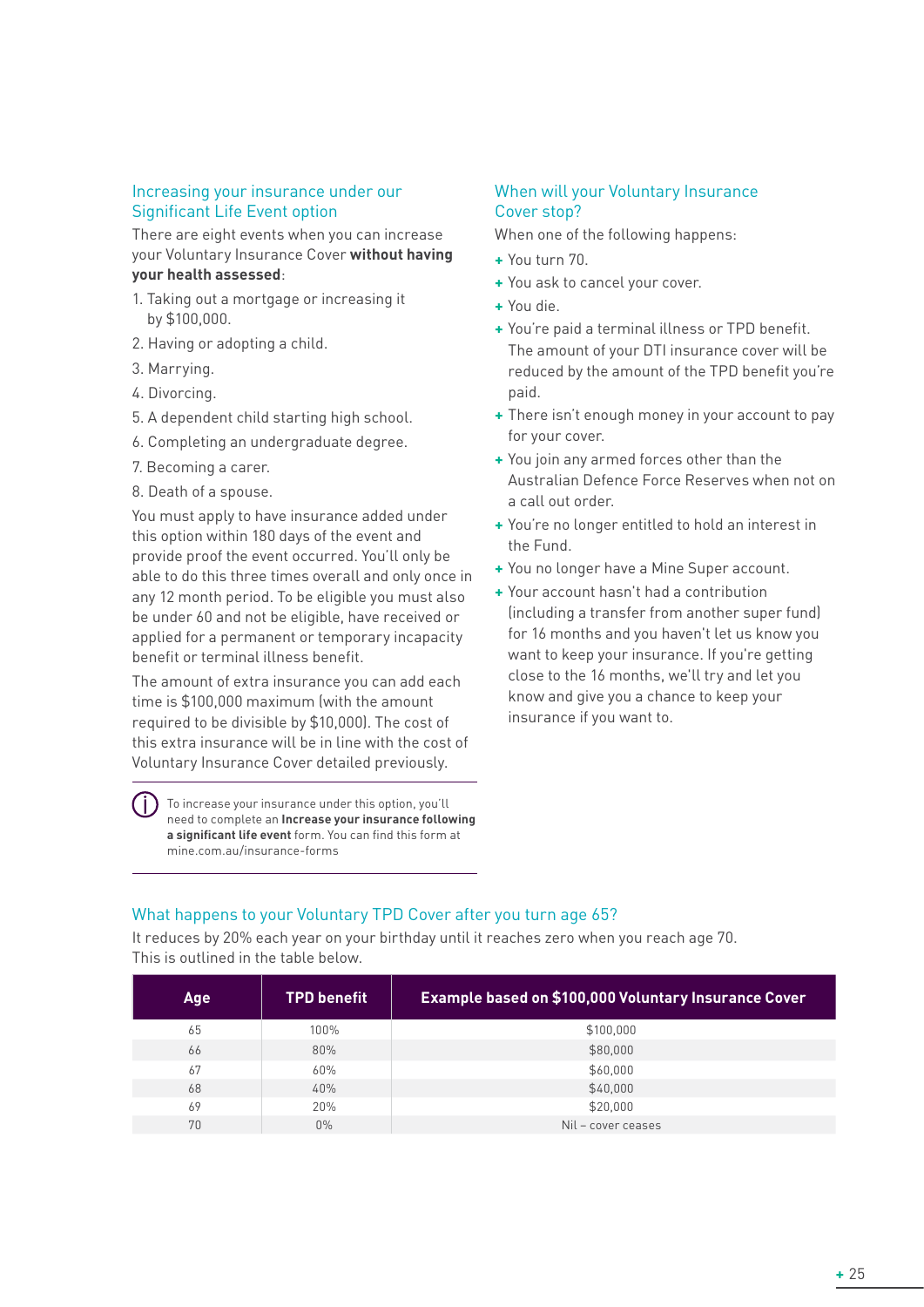## Can you transfer other DTI and TPD insurance you have to your Mine Super account?

You can transfer DTI / TPD insurance cover you have elsewhere to your Mine Super account as Voluntary Insurance Cover. You'll need to complete the **Transfer in your other insurance to Mine Super** form and answer some health questions. Our insurer will assess your application and decide whether or not to add this cover to your account.

Any restrictions such as exclusions or premium loadings will transfer over but you won't be charged for these. Any restrictions on your current cover will also apply.

There are risks you should consider when transferring your existing cover, such as the loss of any accrued benefits, the possibility of waiting periods having to start again and the implications if you don't disclose all relevant information on an application form (even if unintentional).

You shouldn't cancel any existing cover until your application is accepted by our insurer. Once your cover has been transferred, you must cancel your other policy.

The maximum amount of DTI / TPD insurance cover you can transfer is \$1 million. The maximum amount of TPD insurance you can have on your account is \$2 million. The amount you transfer will need to be the same amount of insurance you have elsewhere, rounded up to the nearest \$10,000.

To do this transfer, you'll need to complete a **Transfer in your other insurance** form. You can find this form at mine.com.au/insurance-forms

## When are you not covered (called 'exclusions')?

You're not covered if your claim is caused by war involving Australia or New Zealand or any other country you live in. If you have Limited Cover other exclusions apply (see page 28). Any individual exclusions on your cover will also apply.

## What if I'm overseas and claiming a TPD or terminal illness benefit?

Our insurer might ask you to return to Australia to assess your claim. If you refuse, your claim might be rejected.

## How will your insurance benefit be paid?

#### If you die

Your benefit will be part of your super account and the normal super rules will apply. It will not form part of your estate.

To choose who you want your benefit paid to if you die, you'll need to complete a **Nominate your beneficiaries** form at mine.com.au/insurance-forms. For more information read our **Nominating beneficiaries**  factsheet at mine.com.au/super-factsheets

## If you're totally and permanently disabled

If your TPD claim is approved, your insurance benefit is credited to your Mine Super account. To take this money as cash, you'll need to meet one of the government's conditions for withdrawing money from super.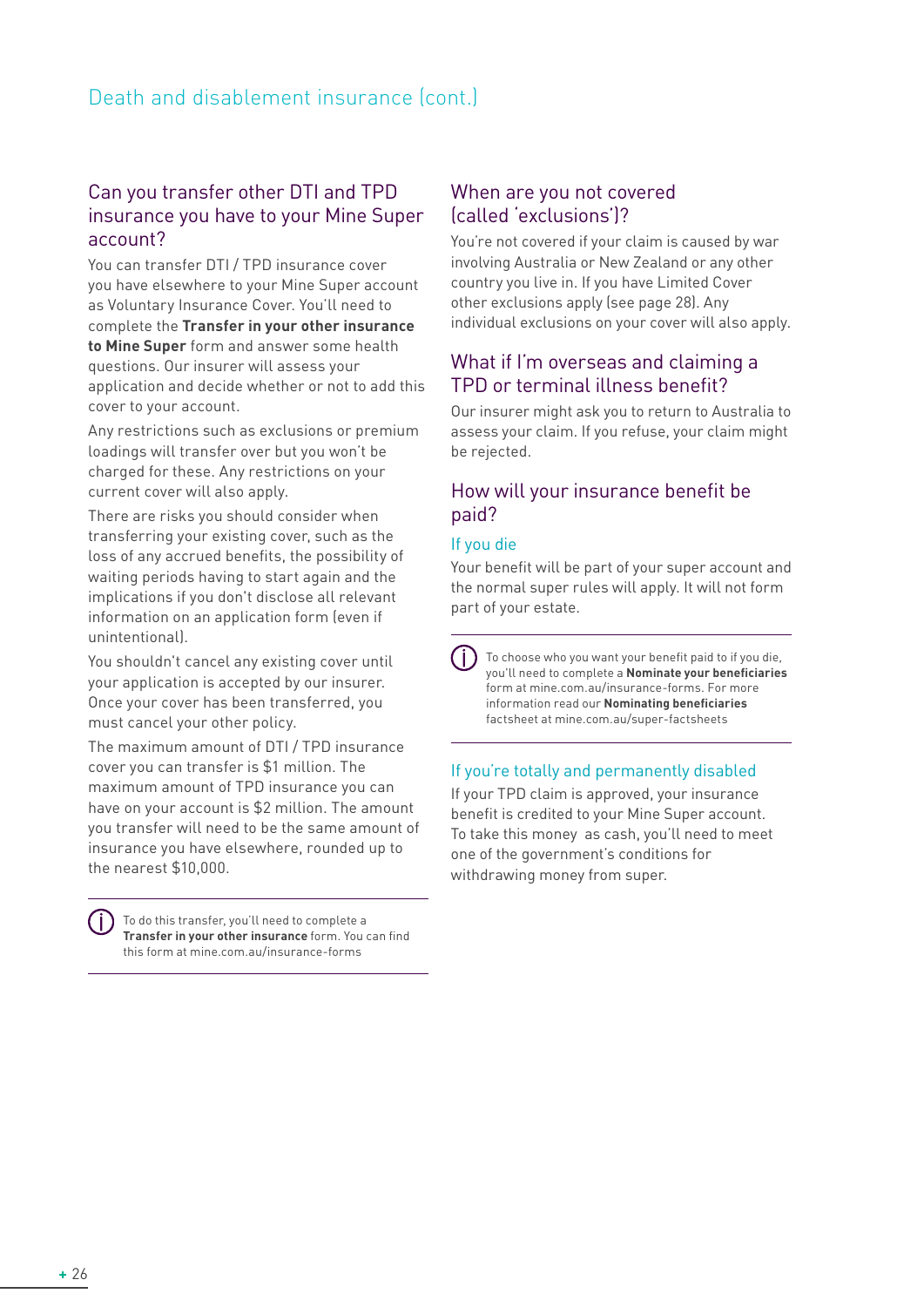## Important definitions and meanings

## Death and Terminal Illness, Total and Permanent Disablement General definitions

## Accident

means an Injury caused wholly by violent, accidental, external and visible means.

## Active Service

means an Insured Member's occupation as part of the military force when involved in War, (including without limitation the Defence Force Reserve, the army, the navy, the air force or the like). Reserve duty is excluded.

## Date of Disablement

means the later of the following dates:

- (a) the date the Insured Member suffers from the Illness or Injury that is the principal cause of the Insured Member's Total and Permanent Disablement; and
- (b) the date the Insured Member ceases all work due to the Illness or Injury that is the principal cause of the Insured Member's Total and Permanent Disablement.

The Date of Disablement must occur while the Insured Member is covered under the Policy.

## Diagnostic and Statistical Manual of Mental Disorders (DSM)

means the latest edition of the Diagnostic and Statistical Manual of Mental Disorders (DSM) published by the American Psychiatric Association (APA).

If the Diagnostic and Statistical Manual of Mental Disorders is no longer used or published, the Insurer will use another manual as agreed between us and the Insurer which is similar to it for the determination as determined by the Royal Australian and New Zealand College of Psychiatrists.

## Domestic Duties

means the tasks performed by a person whose sole occupation is to maintain their family Home. These tasks include unassisted cleaning of the Home, cooking of meals for their family, doing their family's laundry, shopping for their family's food and taking care of dependent children (where applicable). It does not Include duties performed outside the person's Home for salary, reward or profit.

#### Employer Contribution

means any contribution for the benefit of the Member by an Employer that we determine consistent with our administrative business rules to treat as within this definition.

#### Everyday Work Activities

means the following activities:

- a) Mobility the Insured Member can do the following:
	- (i) walk without assistance more than 200m on a level surface without stopping; and
	- (ii) bend, kneel or squat to pick something up from the floor from a standing position and straighten up again.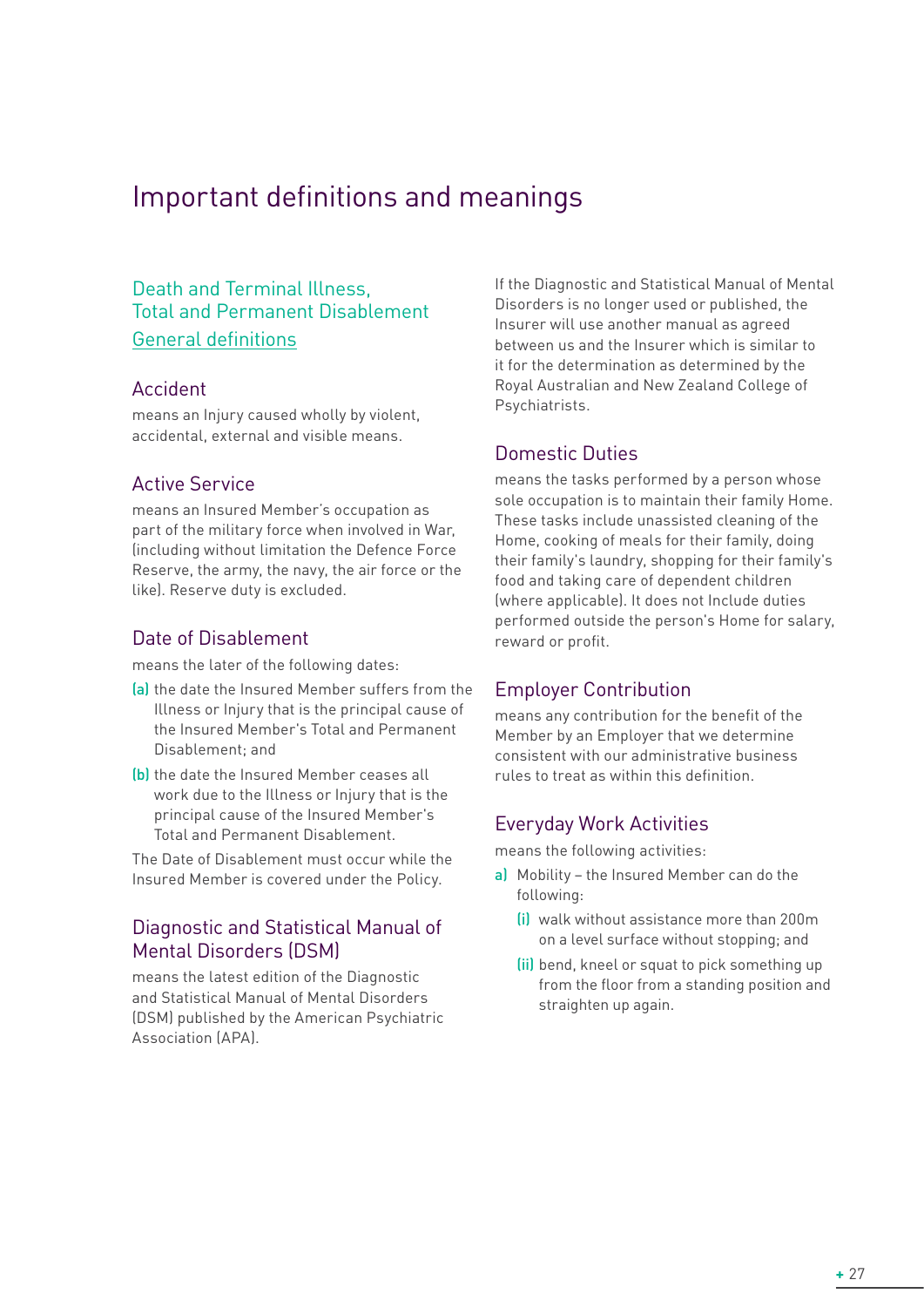## Important definitions and meanings (cont.)

- b) Communicating the Insured Member can do the following:
	- (i) speak in their first language so that they are understood in a quiet room;
	- (ii) understand a simple message in their first language, and relay that message to another person; and
	- (iii)hear, which means the Insured Member has not suffered the irrecoverable profound loss of all hearing in both ears, resulting in an auditory threshold of 91 decibels or greater, averaged at frequencies 500 hertz, 1000 hertz and 3000 hertz, both natural and assisted, as certified by an appropriate Specialist Medical Practitioner approved by the Insurer;
- c) Vision the ability to see which means the Insured Member has not suffered the total and irrecoverable loss of sight (whether aided or unaided) of both eyes as a result of an Illness or Injury to the extent that:
	- (i) visual acuity in both eyes, on a Snellen Scale after correction by suitable lens is less than 6/60; or;
	- (ii) the visual field is reduced to 20 degrees or less of arc;
- d) Lifting the Insured Member can lift a 5 kg weight with either or both hands from a bench/ table height, carry it over a 5 metre distance and place it back down at a bench/table height; and
- e) Manual dexterity the Insured Member can use their hands or fingers to manipulate small objects with precision (such as picking up a coin or fastening shoelaces or buttons, using cutlery, or using a pen or keyboard to write a short note).

## Gainful Employment / Gainfully Employed

means employed or Self-employed for gain or reward, or in the expectation of gain or reward, such as salary, wages, business income, bonuses, commissions, fees or gratuities, in return for personal exertion.

#### Illness

means a sickness or disease suffered by an Insured Member as confirmed by a Medical Practitioner.

#### Injury

means a bodily injury suffered by the Insured Member.

## Interim Accident Cover

means cover that is provided pursuant to clause 5 of the Policy, whilst an Application for Voluntary Cover is being assessed for the Insurer Underwriting Requirements.

## Interim Cover Benefit

means the amount the Insurer will pay under clause 5 of the Policy and will be the lesser of:

- (a) \$500,000;
- (b) the amount of Insured Cover the Eligible Person has applied for; and
- (c) the difference between the amount of Insured Cover the Eligible Person has applied for and any existing Insured Cover which is to be replaced.

## Limited Cover

means an Insured Member is covered only with respect to claims arising from:

(a) an Illness which first became apparent; or

(b) an Injury which first occurred,

on or after the date the Insured Member's cover commenced, recommenced, or was reinstated or the date cover was increased (for the increased portion of cover).

## Medical Practitioner

means, unless the Insurer agree otherwise, a medical practitioner legally qualified and registered with the Australian Health Practitioner Regulation Agency (AHPRA) to practice in Australia, but shall not include chiropractors, physiotherapists, psychologists or alternative health providers.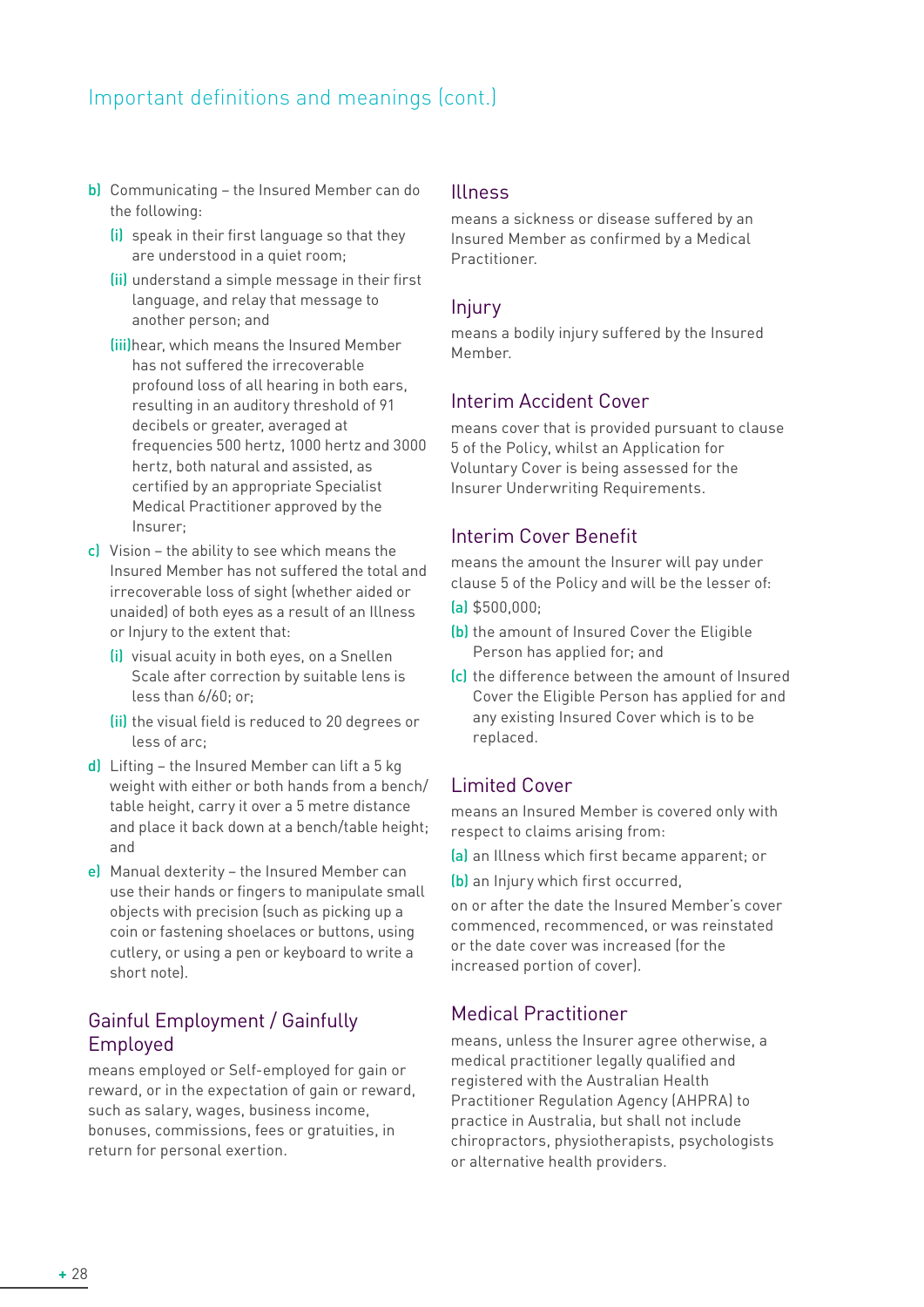The Medical Practitioner cannot be the Insured Member, or their:

- (a) spouse or partner with whom they are in a de facto relationship;
- (b) parent, child, sibling or other;
- (c) close family relative;
- (d) business partner, associate, employer or employee; or
- (e) fellow shareholder or unit holder of the Insured Member in a company or trust that is not a publicly listed company or trust.

## Occupational Classification

means the classification that is applied to an Insured Member's occupation in accordance with the criteria set out below:

- (a) 'mining' perform light manual or heavy manual work and required to work in an underground mine for more than 5% of total work time; or work in any other occupation which we and the Insurer agree to insure as a high risk occupation.
- (b) 'heavy manual'- perform heavy manual work or work in an open-cut mine for more than 20% of total work time and spend less than 5% of work time in an underground mine. The Insured Member's occupation must not be in 'mining' as defined above. The types of duties involved in the following occupation may fit this category: bricklayer, roof carpenter, truck driver, forklift driver, bulldozer driver.
- (c) 'light manual'- perform light manual work for more than 20% of total work time and spend less than 5% of work time in an underground mine so long as the Insured Member's occupation is not defined as 'heavy manual' or 'mining' above. The types of duties involved in the following occupations may fit within this category: carpenter, electrician, plumber, factory production manager.

This definition will be applied to an Insured Member where we are advised that they have retired from the workforce.

(d) 'white collar'- work in a predominantly office based sedentary occupation for over 80% of total work time, so long as they are not defined as 'mining' as defined above.

(e) 'professional'- work in a predominantly office based sedentary occupation for over 80% of total work time and earn more than \$80,000 per annum, so long as they are not defined as 'mining' as defined above.

## Psychiatric Impairment Rating Scale

means the scale for assessing the level of functional impairment caused by a mental health condition in six areas of functioning:

- 1) Self-Care and Personal Hygiene
- 2) Social and Recreational Activities
- 3) Travel
- 4) Social functioning (relationships)
- 5) Concentration
- 6) Adaptation and employability

The assessment needs to be completed by a Psychiatrist who has undergone appropriate training in this assessment method. If the Psychiatric Impairment Rating Scale as detailed in the 6th edition of AMA Guides to the Evaluation of Permanent Impairment is no longer used or published, the Insurer will use another scale similar to it for the determination of the claim as determined by the relevant medical body.

## Psychiatrist

means unless the Insurer agree otherwise, a Medical Practitioner legally qualified and currently registered to practice in Australia as a practicing psychiatrist and registered with the Australian Health Practitioner Regulation Agency (AHPRA).

## Retained Member

means a member who has finished employment with a WA coal industry employer.

## Self-employed

means an Insured Member that we:

- (a) determine is self-employed; and
- (b) provide written confirmation to the Insurer that they are self-employed.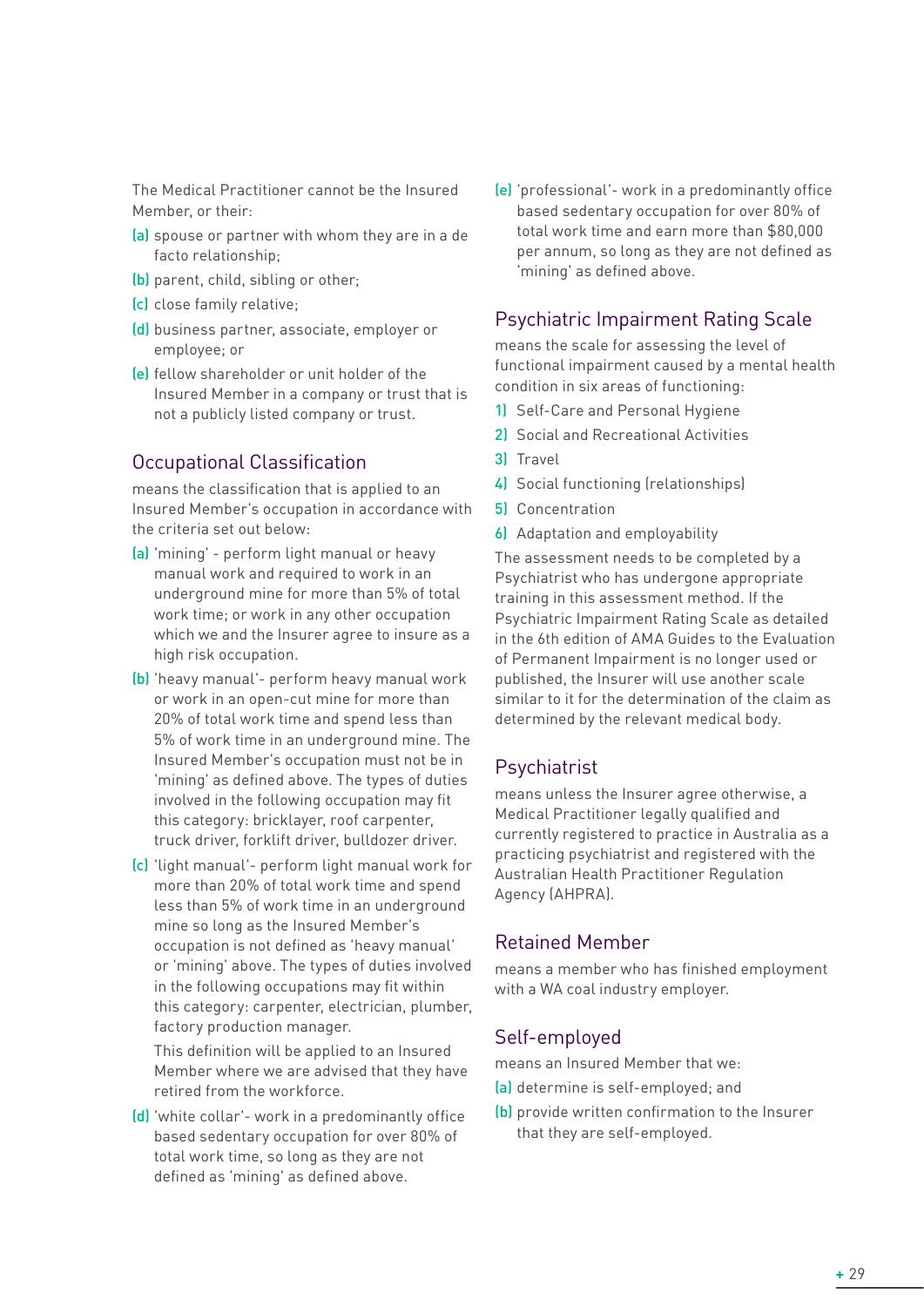## Important definitions and meanings (cont.)

## Specialist Medical Practitioner

means a Medical Practitioner who has a fellowship qualification with a specialist college accredited by the Australian Medical Council (AMC) and is currently practising in a field of speciality practice other than general practice. The speciality practice must be related to the Illness or Injury that the claim is for.

## Specific Illness

means one or more of the following as defined in clause 13 of the Policy:

- (a) Alzheimer's Disease
- (b) Blindness
- (c) Cardiomyopathy
- (d) Chronic Lung Disease/Chronic Lung Failure
- (e) Dementia
- (f) Loss of Hearing
- (g) Loss of Speech
- (h) Loss of use of Limbs
- (i) Major Head Trauma
- (j) Motor Neurone Disease
- (k) Multiple Sclerosis
- (l) Muscular Dystrophy
- (m) Parkinson's Disease
- (n) Primary Pulmonary Hypertension
- (o) Severe Rheumatoid Arthritis

## Terminal Illness / Terminally Ill

means:

- (a) two Medical Practitioners have, separately or jointly, certified in writing that the Insured Member suffers from an Illness , or has incurred an Injury, that is highly likely to result in their death within a period ('the certification period') that ends not more than 24 months after the date of the certification;
- (b) at least one of the registered Medical Practitioners is a Specialist Medical Practitioner practicing in an area related to the Illness or Injury suffered by the Insured Member;
- (c) each of the certificates referred to in clause (a) are completed while the Insured Member has death cover in force under the Policy;
- (d) the certification period for each of the certificates has not expired at the time the claim is lodged; and
- (e) the Insurer is satisfied that on other medical evidence, that despite reasonable medical treatment, the Illness or Injury is likely to result in the Insured Member's death within 24 months of the date of the certifications.

## Terminal Illness Benefit

means, the lesser of:

- (a) the Insured Member's Death Benefit as at the last date of certification by a Medical Practitioner in accordance with part (a) of the definition of Terminal Illness; and
- b) the Maximum Benefit Level for Terminal Illness.

## Total and Permanent Disablement / Totally and Permanently Disabled

means, an Insured Member who, solely because of an Illness or Injury:

- 1) is under the regular care of and following the advice of a Medical Practitioner; and
- 2) satisfies one of the following Parts of the Total and Permanent Disablement definition, which apply to an Insured Member as follows:

a) Part A applies if the Insured Member immediately prior to the Date of Disablement:

- i) is Gainfully Employed (or on Employer Approved Leave); or
- ii) has undertaken Gainful Employment in the last 16 months prior to the Date of Disablement;

b) Part B applies if neither Part A or Part C apply; or

c) Part C applies if the Insured Member:

- i) had cover for Total and Permanent Disablement commence before 1 July 2014 which remained in force continuously to the Date of Disablement; and
- ii) has been diagnosed suffering a condition caused by, arising from or related to CWP.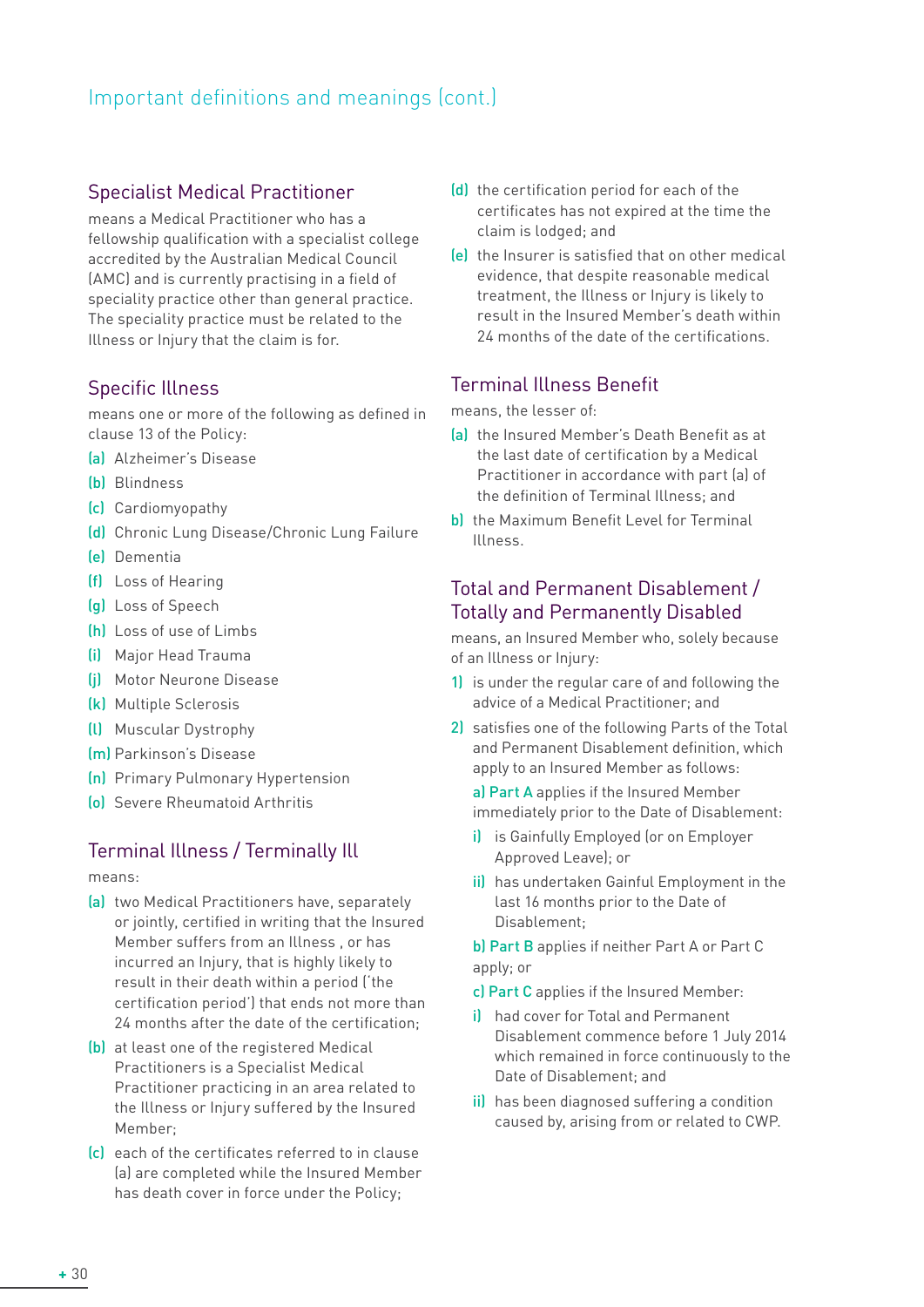#### Part A – unlikely to ever do a suited occupation:

The Insured Member:

- a) has suffered a Specific Illness; or
- b) solely because of an Illness or Injury, has been continuously unable to return to Gainful Employment from the Date of Disablement for a period of at least 90 consecutive days; and
- c) in the Insurer's opinion, is unlikely to ever again engage in any Gainful Employment for which they are reasonably suited by their education, training or experience taking account of, at the date the Insurer form their opinion:
	- (i) any retraining, re-skilling, Gainful Employment or voluntary work that has been undertaken or that could reasonably be expected to be undertaken within a reasonable period by the Insured Member; and
	- (ii) any rehabilitation that has been undertaken or could reasonably be expected to be undertaken within a reasonable period by the Insured Member.

#### Part B – incapable of doing basic activities associated with work ever again or suffering a severe mental health condition or Severe Cognitive Impairment and, in addition, incapable of doing a suited occupation:

The Insured Member has suffered ill-health (whether physical or mental) that makes it unlikely that the Insured Member will engage in Gainful Employment for which they are reasonably qualified by education, training or experience and solely because of that Illness or Injury they satisfy either (a), (b) or (c) below:

- a) the Insured Member has been prevented from being able to perform at least two of the Everyday Work Activities without assistance from another adult person, despite the use of appropriate aids, for at least 12 consecutive months and in the Insurer's opinion the Insured Member is unlikely to ever again be able to perform at least two of the Everyday Work Activities without assistance from another adult person, despite the use of appropriate aids; or
- b) the Illness is a mental health condition and:
	- (i) the Insured Member's mental health

condition has been diagnosed by a Specialist Medical Practitioner using criteria outlined in the DSM;

- (ii) the mental health condition has caused the Insured Member to be absent from Gainful Employment for 12 consecutive months from the Date of Disablement;
- (iii)the Insured Member has been under the regular ongoing and appropriate care of a Psychiatrist for at least 12 months (unless the Insurer agree to a shorter period) who considers that the Insured Member has exhausted all reasonable and appropriate treatment options, and
- (iv) the Insured Member has been assessed by a Psychiatrist, approved by the Insurer, against the Psychiatric Impairment Rating Scale as having an impairment of 19% or higher; or
- c) the Illness has been assessed by a Specialist Medical Practitioner, approved by the Insurer, to be a Severe Cognitive Impairment and the Insured Member, solely because of that Illness, has been absent from Gainful Employment for 12 consecutive months from the Date of Disablement (unless the Insurer agree otherwise).

#### Part C: unlikely ever to be able to engage in an own occupation

The Insured Member as a result of an Illness or Injury, has been absent from all work for 90 consecutive days from the Date of Disablement and the Insurer consider, on the basis of medical and other evidence satisfactory to the Insurer, the Insured Member is unlikely ever to be able to engage in any other Occupation, where Occupation means:

- a) for a mining industry employee, professional or senior management, the person's occupation based on the general area of expertise of the person; otherwise
- b) an occupation that the person can perform on a full time or part time basis, based on the skills and knowledge the person has acquired through previous education, training or experience.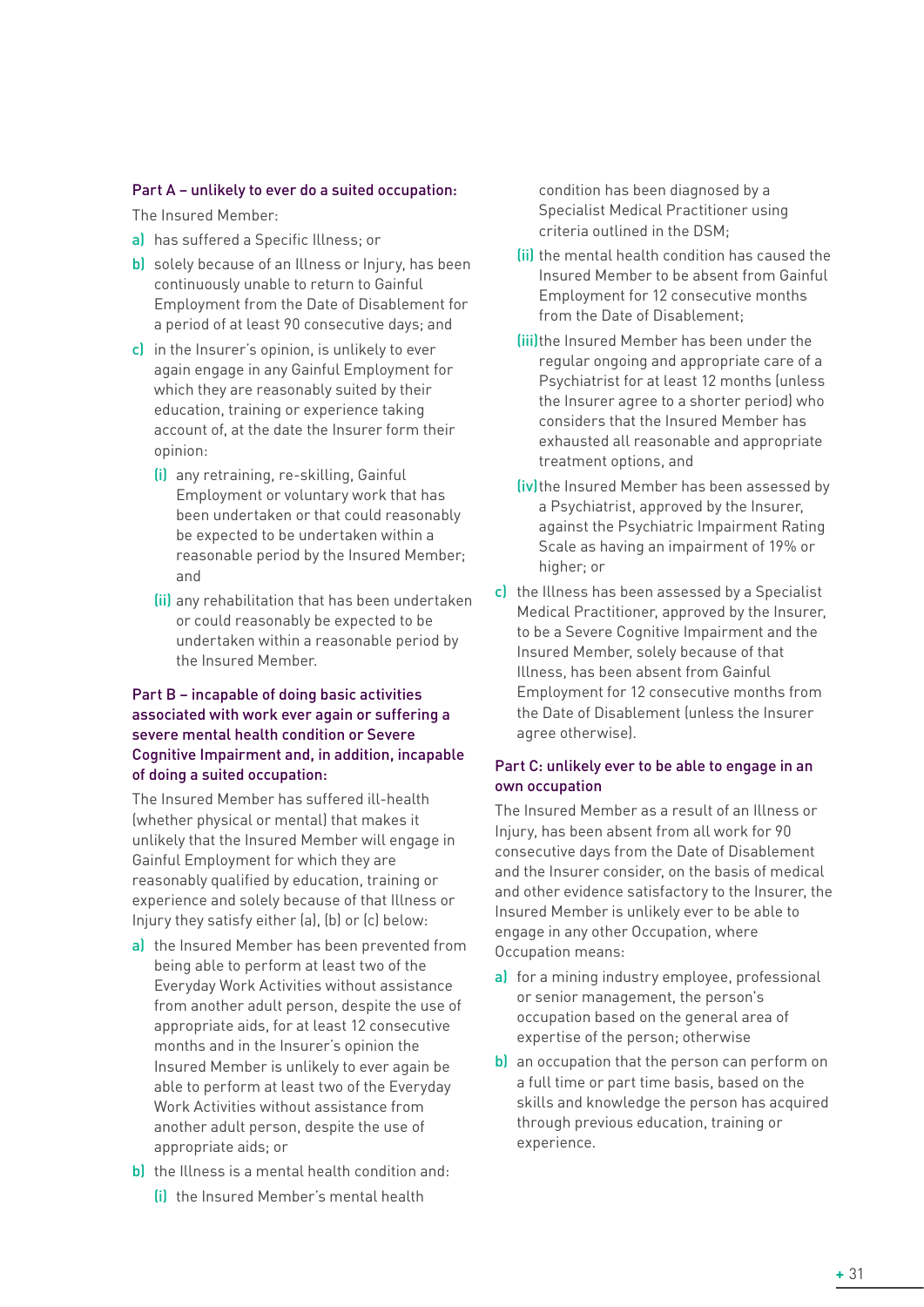## Important definitions and meanings (cont.)

#### Notes

- a) Mining industry employee means the member has been working within the Australian mining industry (including mining other than coal mining) as:
	- (i) an employee with at least 5 consecutive years' service; or
	- (ii) an apprentice with at least 4 years' service out of the last 5 years; or
	- (iii)an employee with at least 5 years' service out of the last 8 years.
- b) Professional means a person who:
	- (i) has a university degree;
	- (ii) belongs, or is eligible to belong, to a professional body;
	- (iii)earns a salary greater than \$60,000 per annum; and
	- (iv)only works in an office environment and in a sedentary capacity.
- c) Senior management means a person who:
	- (i) is part of the senior management of an employer;
	- (ii) earns a salary greater than \$60,000 per annum.

In forming the Insurer's opinion in relation to Part A or Part B above, including whether an Insured Member may likely be able to engage in any Gainful Employment for which they are reasonably suited by education, training or experience, the Insurer will have regard to all evidence available to them including but not limited to:

- a) medical evidence (including the medical evidence provided by the Insured Member's Medical Practitioners), the advice of a Specialist Medical Practitioner approved by the Insurer, the advice of other experts (medical or otherwise) and any other information that the Insurer consider to be appropriate and relevant at the date the Insurer form their opinion;
- b) whether the Insured Member has exhausted all reasonable and appropriate treatment options by the date the Insurer form their opinion;
- c) any retraining, re-skilling, Gainful Employment or voluntary work that has been

undertaken by the date the Insurer form their opinion, or that could reasonably be expected to be undertaken by the Insured Member within a reasonable period following the date the Insurer form their opinion; and

d) any rehabilitation that has been undertaken by the date the Insurer form their opinion or could reasonably be expected to be undertaken by the Insured Member within a reasonable period following the date the Insurer form their opinion.

## Total and Permanent Disablement Benefit

means, where the Insured Member has:

- a) Basic Cover, the value of the number of units of Total and Permanent Disablement cover allocated to the Insured Member's Account as at the Date of Disablement based on the Insured Member's age as at the Date of Disablement;
- b) Voluntary Cover, the amount of Voluntary Cover for Total and Permanent Disablement allocated to the Insured Member's Account at the Date of Disablement; and
- c) Defined Benefit Cover, the amount of Total and Permanent Disablement cover determined for the Insured Member by us as at the Date of Disablement.

#### Transferred Cover

means existing cover the Insured Member applies to transfer from a Previous Policy to the Policy.

#### Underwriting / Underwritten

means the process the Insurer undertake to assess an Eligible Person's Application for Insured Cover including obtaining and considering Information concerning their medical, health and employment status and such other information as the Insurer, in their reasonable discretion, require.

#### War

means any act of war (whether declared or not), revolution, invasion, rebellion or civil unrest.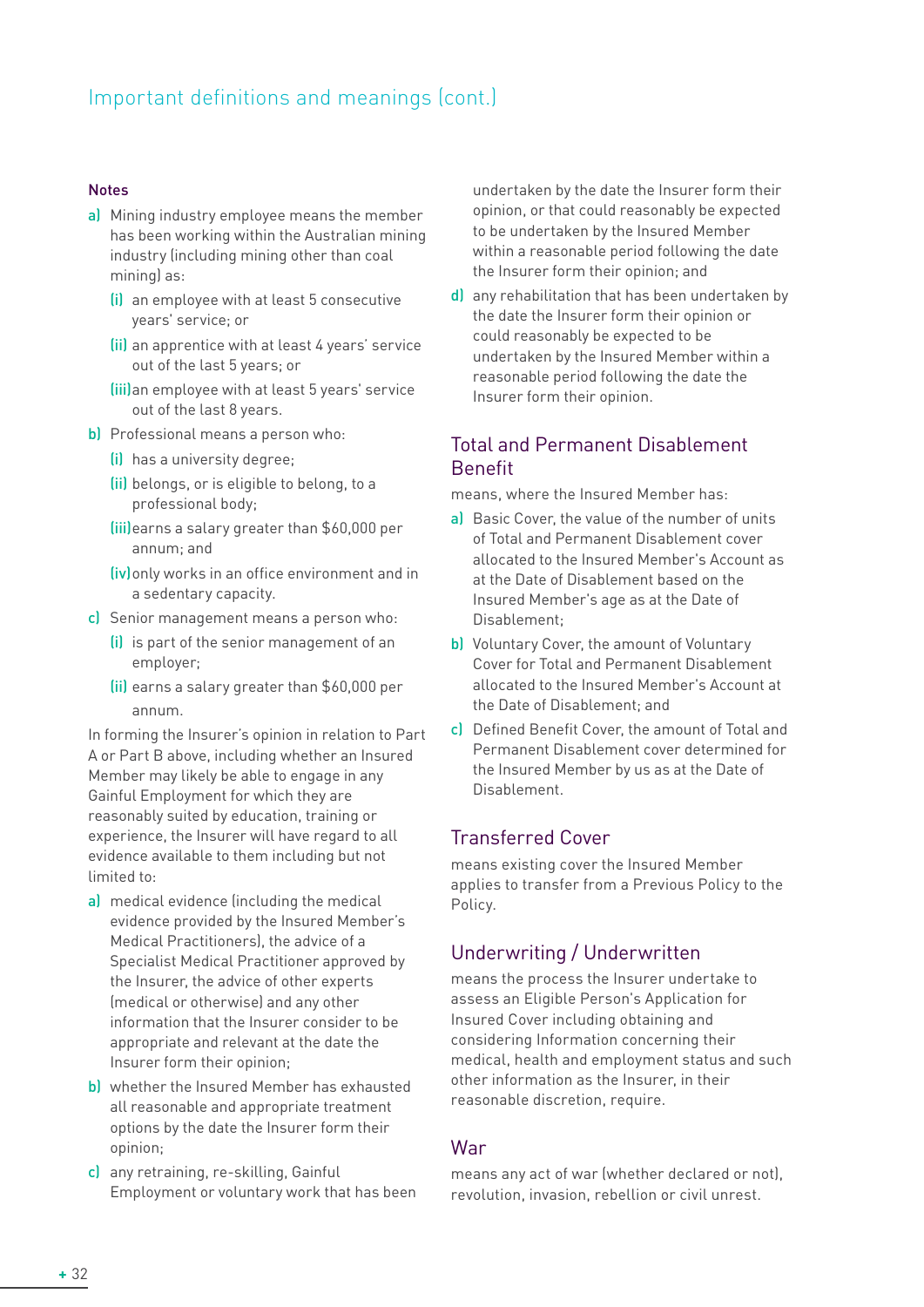## Medical definitions

## Alzheimer's Disease

means the unequivocal diagnosis of Alzheimer's Disease by an appropriate Specialist Medical Practitioner. The diagnosis must confirm dementia due to permanent failure of brain function with cognitive impairment for which no other recognisable cause has been identified.

A Mini-Mental State Examination (a screening test of cognitive function) score of 24 or less out of 30 or evidence from another neuropsychometric test that is acceptable to the Insurer is required.

## **Blindness**

means the permanent and irrecoverable loss of sight (whether aided or unaided) in both eyes as a result of an Illness or Injury to the extent that visual acuity in both eyes, on a Snellen Scale after correction by suitable lens is less than 6/60, or to the extent that the visual field is reduced to 20 degrees or less of arc.

## Cardiomyopathy

means a myocardial disorder characterised by structural, functional and/or electrophysiological dysfunction of the heart muscle, resulting in significant permanent and irreversible cardiac impairment to the degree of at least Class III of the New York Heart Association functional classification of cardiac impairment.

## Chronic Lung Disease / Chronic Lung Failure

means end-stage lung disease with a consistent pulmonary function test result of either:

- a) Forced Expiratory Volume in the First Second (FEV1) less than 60% predicted; or
- b) a Diffusing Capacity of Lung for Carbon Monoxide (DLCO) less than 60% predicted;

and the Insured Member is on permanent oxygen therapy.

## Dementia

means the unequivocal diagnosis of dementia by a Specialist Medical Practitioner. The diagnosis must confirm dementia due to permanent failure of the brain function with consistent cognitive decline for which no other recognisable cause has been identified.

A Mini-Mental State Examination (a screening test of cognitive function score of 24 or less out of 30 or evidence from another neuropsychometric test that is acceptable to the Insurer is required.

## Loss of Hearing

means the irrecoverable profound loss of all hearing in both ears, resulting in an auditory threshold of 91 decibels or greater, averaged at frequencies 500, 1000 and 3000 hertz, both natural and assisted, as a result of an Illness or Injury. The condition must be diagnosed by an appropriate Specialist Medical Practitioner.

## Loss of Speech

means the total and irrecoverable loss of the ability to produce intelligible speech, as a result of permanent damage to the larynx or its nerve supply or to the speech centres of the brain due to an Illness or Injury.

## Loss of use of Limbs

means the total and irrecoverable loss of use of two or more Limbs.

Limb means an arm, leg, hand or foot. In respect of this definition, the hand or foot starts from the wrist or ankle joint, respectively. This includes the following conditions;

- a) Diplegia;
- b) Hemiplegia;
- c) Paraplegia;
- d) Quadriplegia; and
- e) Tetraplegia.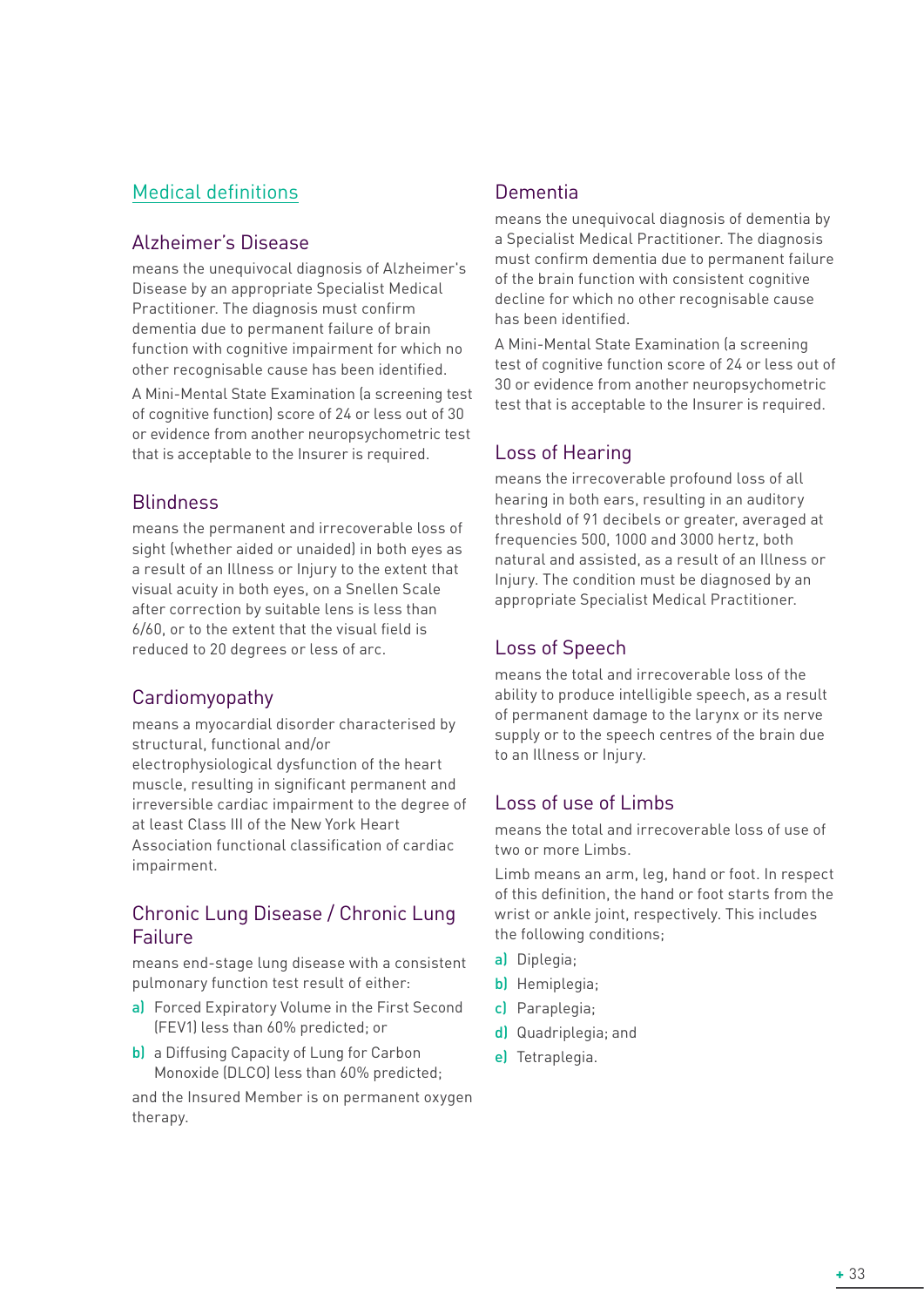## Major Head Trauma

means Accidental head Injury resulting in permanent neurological deficit causing:

- a) permanent Whole Person Impairment of at least 25% where Whole Person Impairment means the calculation based on the latest edition adopted in Australia of the American Medical Association publication titled Guides to the Evaluation of Permanent Impairment until an equivalent Australian guide, sanctioned by the Australian Medical Association, has been produced, at which time the calculation in the relevant Australian guide will apply; or
- b) the Insured Member being total and permanently unable to perform any one of the activities of daily living where activities of daily living are:
	- (i) Bathing the ability to shower and bathe;
	- (ii) Dressing the ability to put on and take off clothing;
	- (iii)Toileting the ability to get on and off and use the toilet;
	- (iv)Mobility the ability to get in and out of bed and a chair; and
	- (v) Feeding the ability to get food from a plate into the mouth.

## Motor Neurone Disease

means the unequivocal diagnosis of a progressive form of debilitating motor neurone disease by an appropriate Specialist Medical Practitioner.

The diagnosis must be supported by ancillary testing (e.g. clinical neurophysiology) and exclusion of other causes by imaging and appropriate investigations.

## Multiple Sclerosis (with persisting neurological abnormalities)

means a disease characterised by demyelination in the brain and/or spinal cord. Multiple Sclerosis must be unequivocally diagnosed by an appropriate Specialist Medical Practitioner. There must be more than one episode of well defined attack resulting in persisting neurological abnormalities or progressive worsening of neurologic function.

Neurological investigations such as lumbar puncture, MRI (Magnetic Resonance Imaging) evidence of lesions in the central nervous system, evoked visual responses, and evoked auditory responses are required to confirm diagnosis.

## Muscular Dystrophy

means the unequivocal diagnosis of muscular dystrophy by a Specialist Medical Practitioner. The diagnosis must be supported by appropriate clinical investigations including genetic test, muscle biopsy or electromyography.

## Parkinson's Disease

means the unequivocal diagnosis of degenerative idiopathic Parkinson's disease by an appropriate Specialist Medical Practitioner, caused by degeneration of the nigrostriatal system and as characterised by the clinical manifestation of bradykinesia in combination with at least one of the following:

- a) rigidity; or
- b) rest tremor

The condition must have interfered with daily life despite maximum evidence-based medical therapy.

All other types of Parkinsonism are excluded (e.g. secondary due to medication).

## Primary Pulmonary Hypertension

means idiopathic pulmonary arterial hypertension with substantial right ventricular enlargement established by investigations including cardiac catheterisation, resulting in permanent impairment to the degree of the New York Heart Association functional Class III or above. The condition must be diagnosed by an appropriate Specialist Medical Practitioner.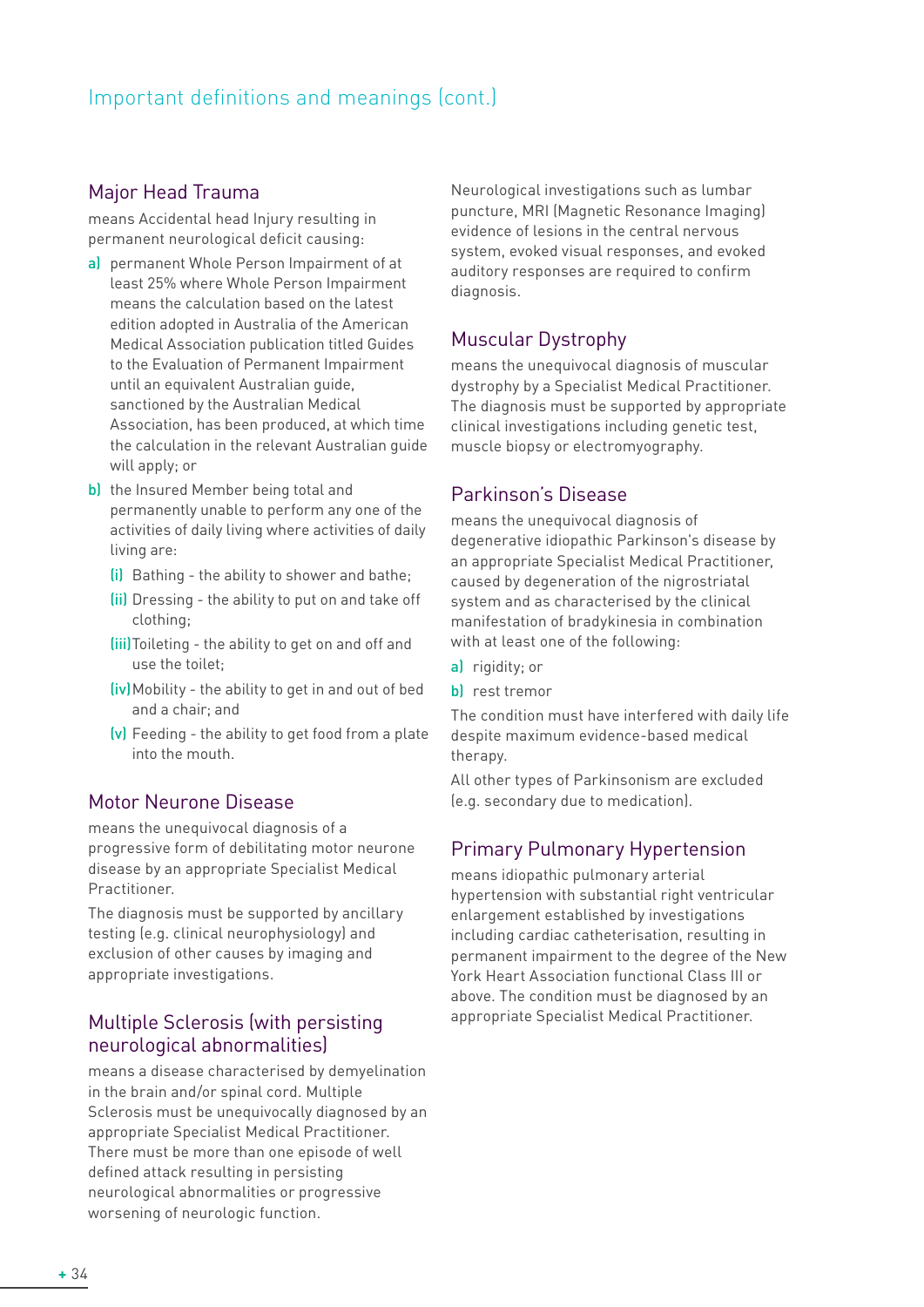## Severe Rheumatoid Arthritis

means diagnosis of severe rheumatoid arthritis causing:

- a) permanent Whole Person Impairment of at least 25% where Whole Person Impairment means the calculation based on the latest edition of the American Medical Association publication titled Guides to the Evaluation of Permanent Impairment until an equivalent Australian guide, sanctioned by the Australian Medical Association, has been produced, at which time the calculation in the relevant Australian guide will apply; or
- b) have evidence of all the following:
	- (i) typical rheumatoid joint deformity
	- (ii) simultaneous bilateral and symmetrical soft tissue joint swelling or fluid (not bony overgrowth alone) in the upper and lower limbs; and
	- (iii)erosions seen on x-ray imaging in two or more joints or the presence of either a positive rheumatoid factor or anticitrullinated protein antibodies.

The diagnosis must be confirmed by appropriate radiology and blood tests and the condition must have failed to respond to all treatment regimens including, but not limited to, conventional and targeted synthetic disease modifying drugs and biological agents.